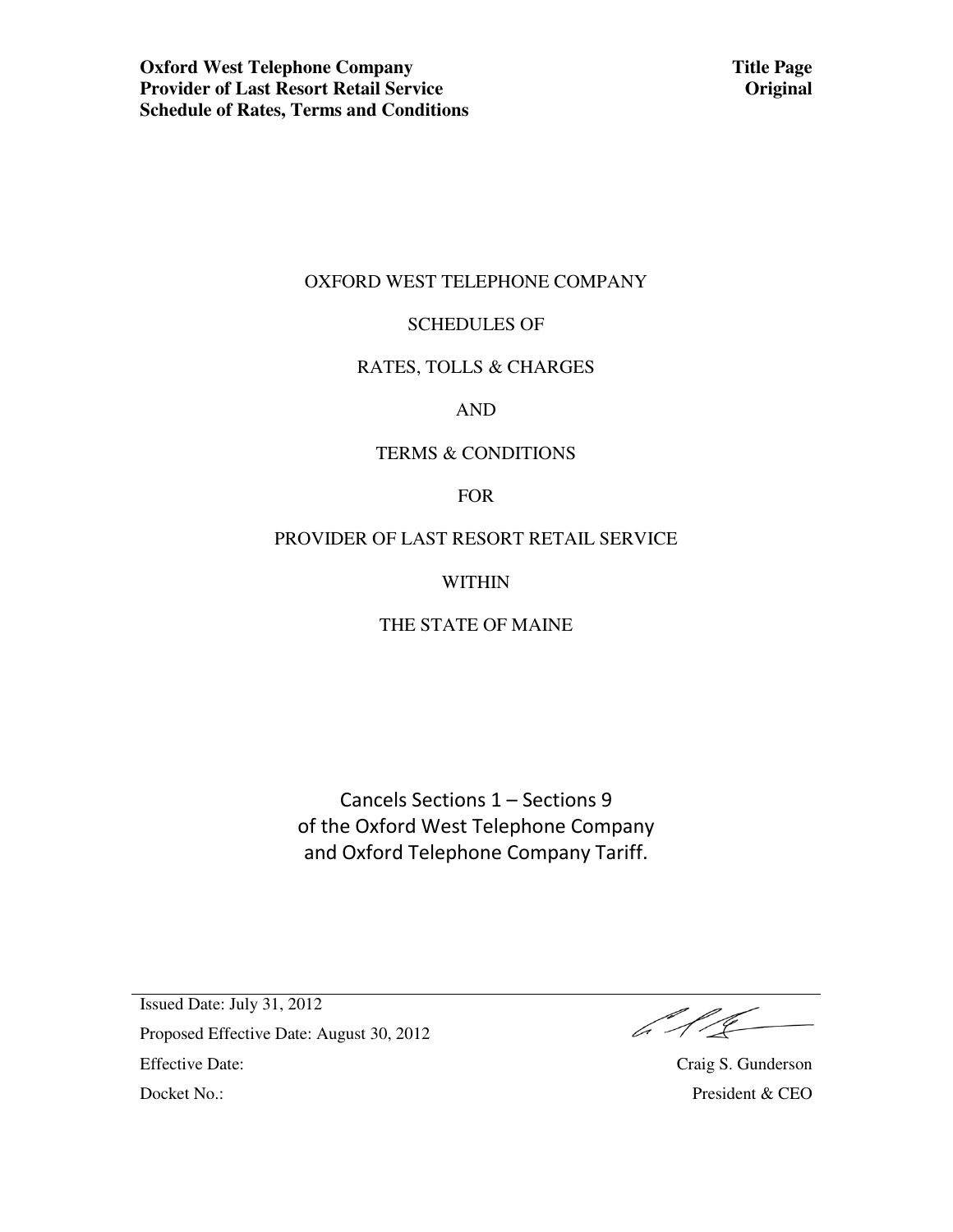# **TABLE OF CONTENTS**

|                                    | Section        |
|------------------------------------|----------------|
| Definitions                        |                |
| <b>General Provisions</b>          | $\overline{2}$ |
| <b>Service Charges</b>             | 3              |
| <b>Residential Economy Service</b> | 4              |
| <b>Residential Premium Service</b> | 5              |
| <b>Business Economy Service</b>    | 6              |
| <b>Business Premium Service</b>    |                |

 $416 -$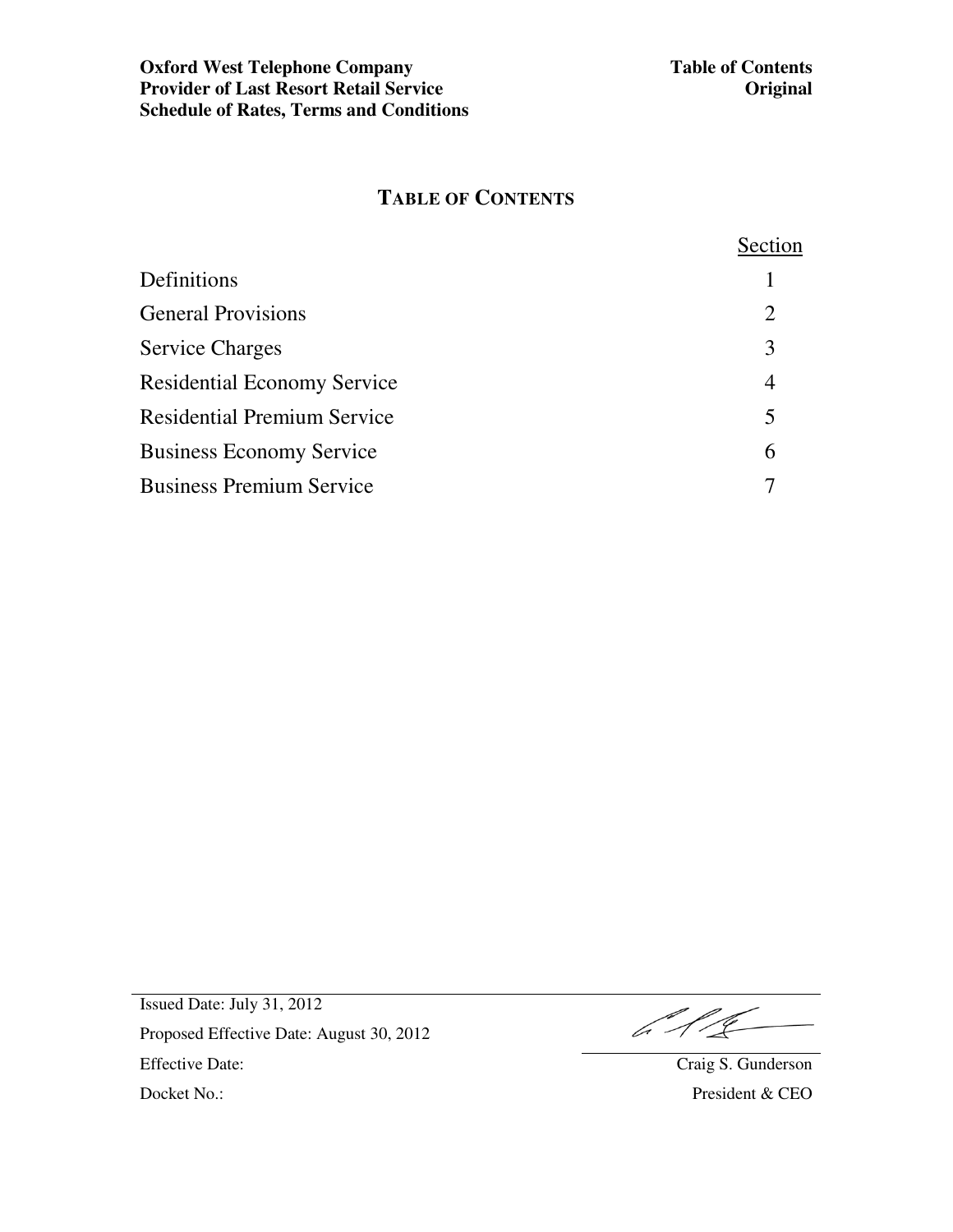## **OXFORD WEST TELEPHONE COMPANY Provider of Last Resort Retail Service Schedule of Rates, Terms and Conditions**

### **DEFINITIONS**

**Access Line** - The facilities from the Telephone Company's Central Office up to and including the Company-provided Network Interface or First Point of Connection located on the Customer's Premises.

**Authorized User** - The term "Authorized User," as used in connection with retail Provider of Last Resort Service, denotes those individuals authorized by the Telephone Company to use a Customer's telephone service. It includes the members of the same household, employees or agents of the Customer, and residential tenants of hotels, clubs, etc.

**Central Office -** A switching unit in a telephone system which provides service to the general public, having the necessary equipment and operating arrangements for terminating and interconnecting Customer lines and Trunks or Trunks only. There may be more than one Central Office in a building or Exchange.

**Class of Service** - The various categories of service generally available to the Customer, such as Business or Residential service.

**Commission –** The Maine Public Utilities Commission

**Company –** Oxford West Telephone Company, as applicable, corporations engaged in the business of furnished telephone service to the public under the jurisdiction of the Maine Public Utilities Commission.

**Connection Charge** - See "Service Connection Charge."

**Continuous Property** - The plot of ground, together with any buildings thereon, occupied by the Customer, which is not divided by public highways or separated by property occupied by others. Where a Customer occupies property on both sides of a street, alley, highway, body of water, railroad right-of-way, etc., and the properties would otherwise be continuous, such properties are treated as Continuous Property provided local wire or cable facilities are used and the Customer furnishes all local distribution pole line facilities or underground conduit required in connection therewith.

**Contract -** Refers to the agreement, either written or verbal, between a Customer and the Company under which service and facilities are furnished in accordance with the applicable provisions of the Schedules as approved by the Maine Public Utilities Commission.

**Customer** - The individual, partnership, association, corporation or other entity which contracts for telephone service and is responsible for the payment of charges and compliance with the terms and conditions of the Company.

 $612$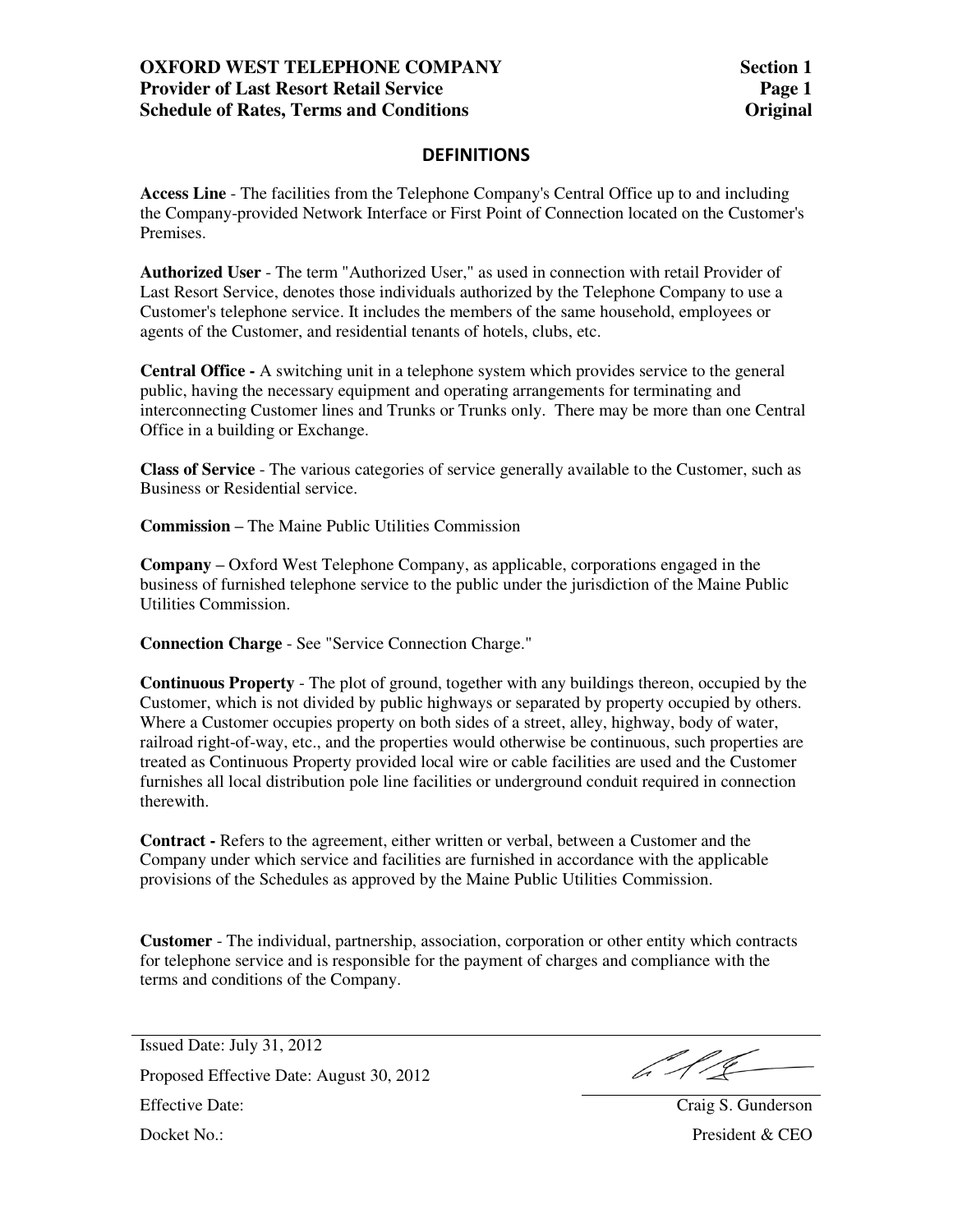## **OXFORD WEST TELEPHONE COMPANY Provider of Last Resort Retail Service Schedule of Rates, Terms and Conditions**

**Demarcation Point** - The point of interconnection or demarcation between Telephone Company communication facilities and customer-premises wire or Terminal Equipment at a Subscriber's Premises. The demarcation point between Company facilities and Customer premise wire on the Subscriber's side of the Company's protector (or the equivalent thereof in cases where a protector is not employed) at the Network Interface, or if there is no Network Interface, at, but not including, the protector or equivalent.

**Exchange -** A basic geographical unit established for the administration of telephone service in a specific area, called the "Exchange Area", which usually embraces a city, town or village, and its environs. It may consist of one or more Central Offices, together with the associated plant, equipment, and facilities used in furnishing communication service within the area.

**Exchange Area** - The territory served by an Exchange.

**Home Exchange -** The Exchange in which the customer is located and service is provided.

**Initial Service Period** - The minimum length of time for which a Customer is obligated to pay for service, facilities, and equipment, whether or not retained by the Customer for such minimum length of time.

**Installation Charge** - See Service Connection Charge.

**Local Service Area** - The area within which telephone service is furnished under a specific schedule of rates without the application of specific charges for each Message.

**Message** - A completed communication between two telephone numbers.

**Minimum Contract Period** - The minimum length of time for which a Customer is obligated to pay for service, facilities and equipment, whether or not retained by the Customer for such minimum length of time.

**Move Charge** - Service charges a Customer is required to pay when, at the Customer's request, the Customer's service is continued under the same or superseding Contract at a different location on the same Premises.

 $642-$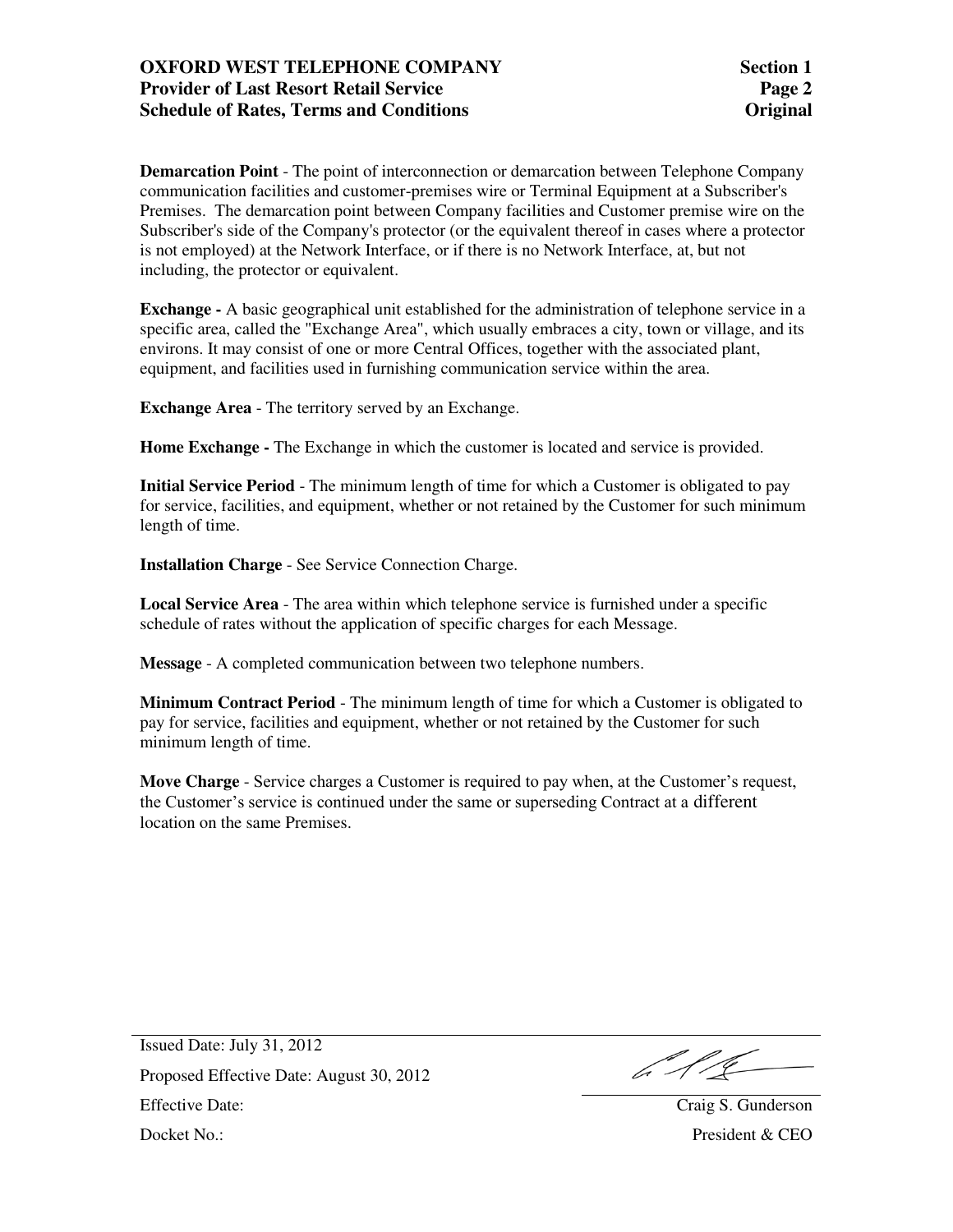## **OXFORD WEST TELEPHONE COMPANY Provider of Last Resort Retail Service Schedule of Rates, Terms and Conditions**

**Network Interface** - A specifically designated standard FCC Registration Program jack that is installed by the Telephone Company as part of the Access Line on a Customer's Premises at a location determined by the Company which is accessible to the Customer; or similar device provided by the Customer on the Customer's side of the protector in the vicinity of the protector and accessible to the Customer. The Network Interface is located on the Customer's Premises and serves as the point of connection for all Premises services to the telecommunications network.

**Premises** - The buildings, portion or portions of a building or buildings on Continuous Property used and/or occupied at one time by the Customer in the conduct of this business or as a residence.

**Provider of Last Resort Retail Service** - A retail service taken by a customer of the Company that consists of Residential Economy Service, Residential Premium Service, Business Economy Service, or Business Premium Service as set forth in this Schedule.

**Schedule -** The rates, charges, rules, regulations, and separately filed franchise area maps adopted and filed by the Company and approved by the Maine Public Utilities Commission.

**Service Connection Charge** - The charge or charges that apply to the establishment of telephone service or subsequent modifications to that service. For example, Service Connection Charges include: 1) Initial Connection Charge, 2) Secondary Service Order Charge, 3) Telephone Number Charge, 4) Interface/Drop Relocation Charge, and 5) Additional Line Connection Charge (see Section 3).

**Serving Exchange** -The Exchange in which the serving Central Office is located.

**Subscriber** - See Customer.

**Switch** - A unit of dial switching equipment which provides interconnection between Station lines or Trunks.

**Tariff** – See Schedule.

**Telephone Company**-See Company.

**Termination Charge** - A charge applied under certain conditions, when a Contract for service is terminated by the Customer before the expiration of the Minimum Contract Period.

b 11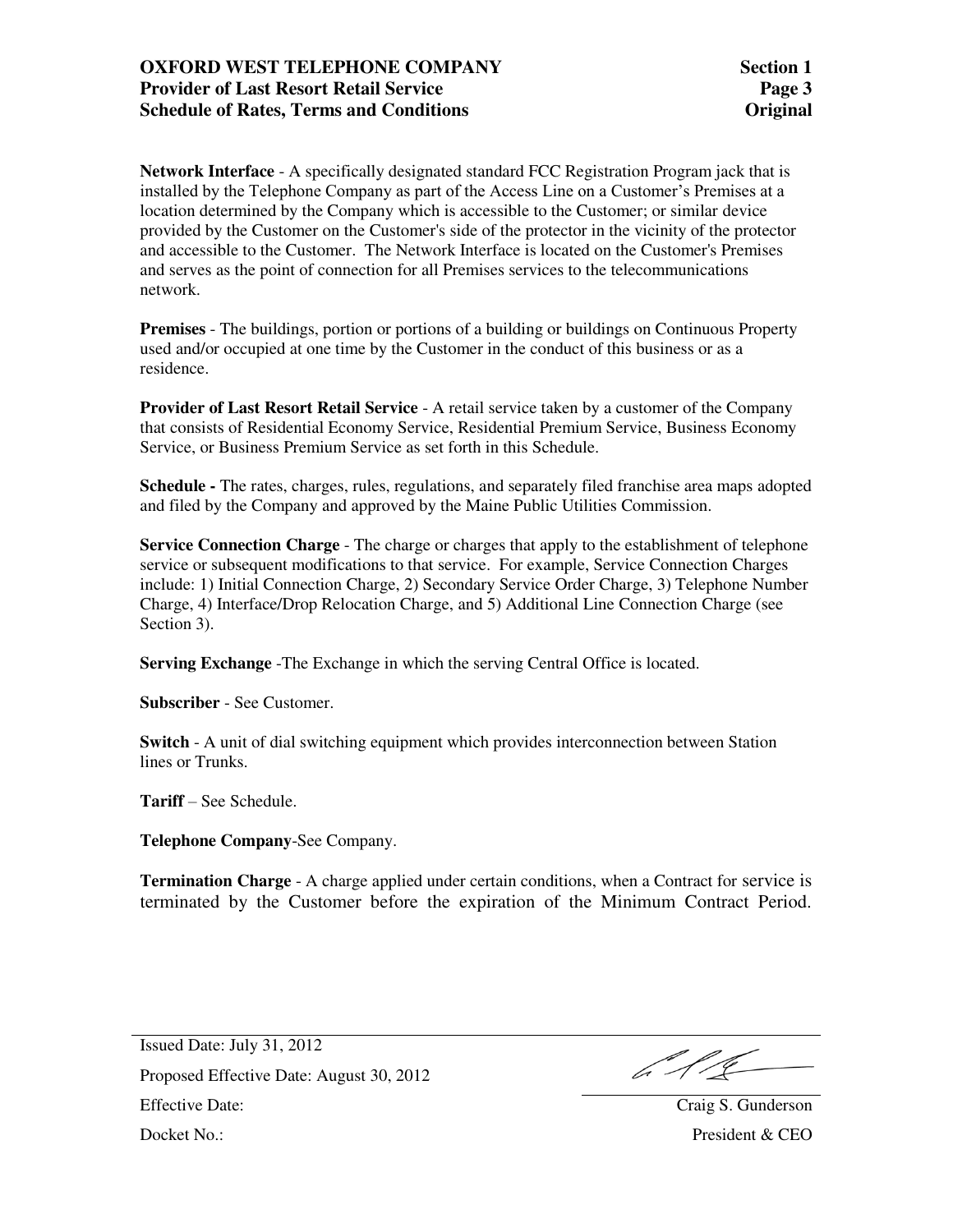#### **GENERAL PROVISIONS**

#### **2.1 Compliance With Commission Rules**

 Oxford West Telephone Company agrees to comply with all Rules of the Maine Public Utilities Commission to the extent they apply to Provider of Last Resort service, including but not limited to:

| Chapter 110: | Rules of Practice and Procedure;                                       |
|--------------|------------------------------------------------------------------------|
| Chapter 120: | Filing Requirements for Rates, Terms and Conditions;                   |
| Chapter 130: | Safety and Accident Reporting;                                         |
| Chapter 140: | Utility Service Area and Infrastructure Maps;                          |
| Chapter 200: | Reporting Requirements for Telecommunications Carrier's Service        |
|              | Outages;                                                               |
| Chapter 210: | Uniform System of Accounts for Telephone Utilities;                    |
| Chapter 285: | Maine Telecommunications Education Access Fund;                        |
| Chapter 288: | High Cost Universal Service Fund;                                      |
| Chapter 290: | Standards for Billing, Credit and Collection and Customer Information; |
| Chapter 296: | Selection of Preferred Telecommunications Carriers and the Imposition  |
|              | of Preferred Carrier Freezes;                                          |
| Chapter 297: | Anti-Cramming Rule;                                                    |
| Chapter 870: | Late Payment Charges, Interest Rates to be Paid on Customer Deposits,  |
|              | and Charges for Returned Checks;                                       |
| Chapter 880: | Attachment to Joint-Use Utility Poles; Determination and Allocation of |
|              | Costs; Procedure;                                                      |
|              |                                                                        |

Chapter 89: Confidentiality of Customer Records;

Chapter 895: Underground Facility Damage Prevention Requirements.

611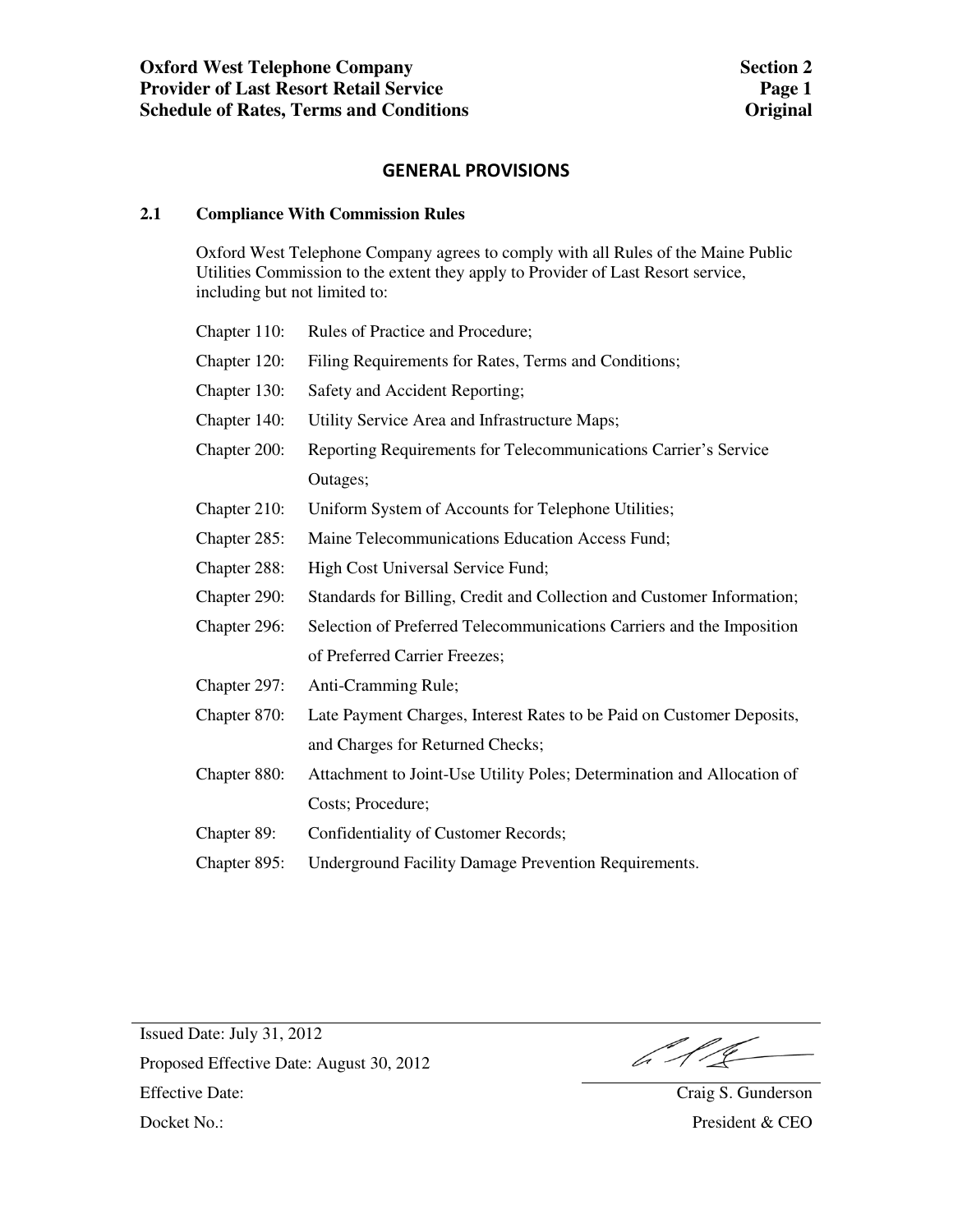### **2.2 Application of Terms and Conditions.**

A. The terms and conditions set forth herein apply to intrastate retail provider of last resort service furnished within the State of Maine by Oxford West Telephone Company hereinafter referred to as the Company, subject to the jurisdiction of the Maine Public Utilities Commission.

|                    | <b>Exchanges Served by Oxford West Telephone Company</b> |  |  |
|--------------------|----------------------------------------------------------|--|--|
|                    |                                                          |  |  |
| Andover            | 392                                                      |  |  |
| <b>Bethel</b>      | 824                                                      |  |  |
| <b>Bryant Pond</b> | 665                                                      |  |  |
| Hebron             | 966                                                      |  |  |
| Locke Mills        | 875                                                      |  |  |
| No. Norway         | 527                                                      |  |  |
| Roxbury Pond       | 545                                                      |  |  |
| Upton              | 533                                                      |  |  |
| West Bethel        | 836                                                      |  |  |

B. When services are provided in part by Company and in part by other companies, the terms and conditions of the Company apply to that portion of the service furnished by the Company.

#### **2.3 Equipment Provision**

- A. Company shall own the Network Interface and any associated facilities for provisioning service to a customer location.
- B. No equipment, apparatus, Circuit, or device not furnished by the Company shall be directly attached or connected electrically with the facilities furnished by the Company, except as provided in this Schedule, or otherwise authorized in writing by the Maine Public Utilities Commission. In no event may any equipment, apparatus, or device be connected in any manner with the facilities furnished by the Company unless the connection of such equipment, apparatus, or device complies with the provisions of Part 68 of the Rules of the Federal Communications Commission. In case any such unauthorized attachment or connection is made, the Company shall have the right to remove or disconnect the same, or to terminate the service.

b Sile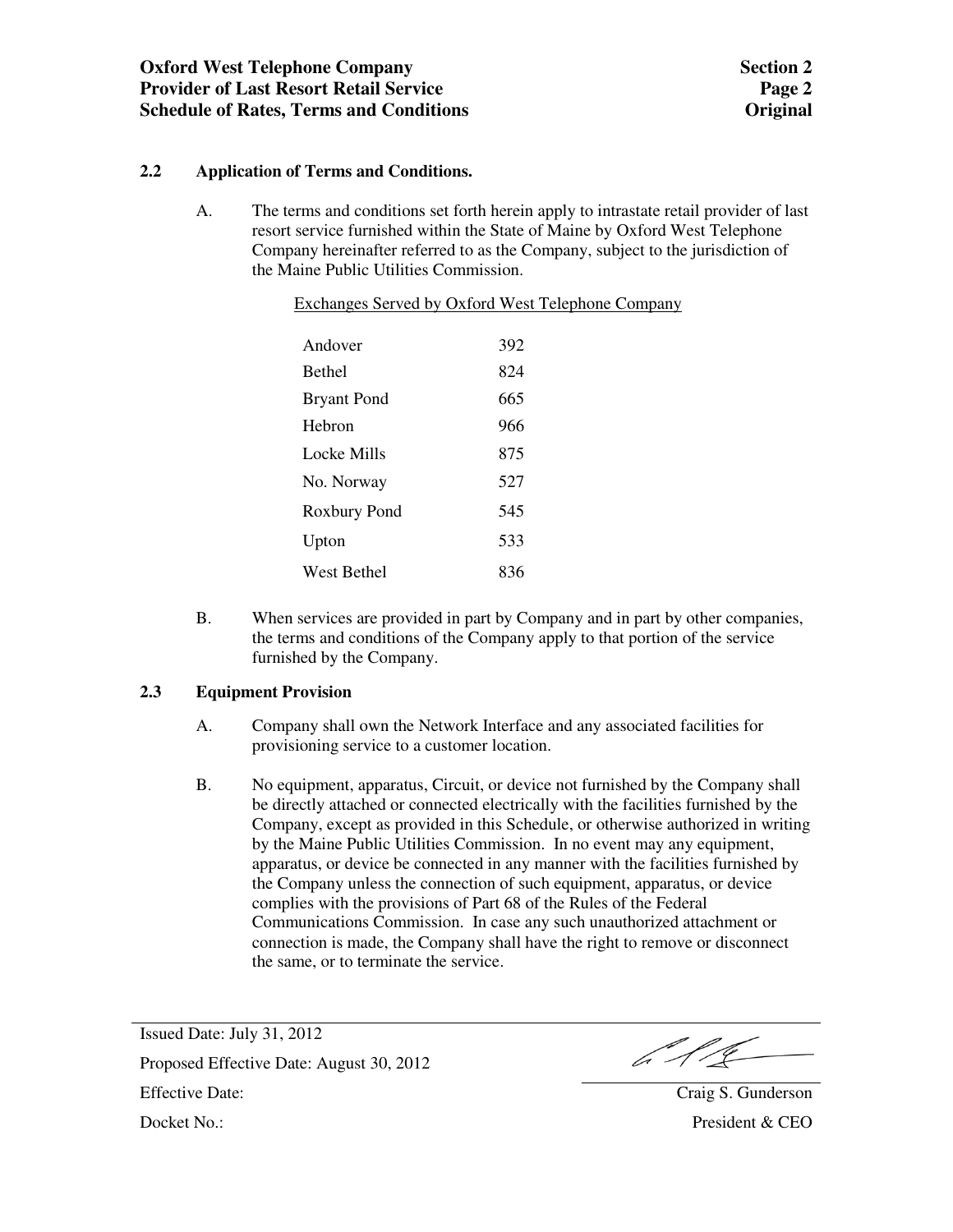## **Oxford West Telephone Company Provider of Last Resort Retail Service Schedule of Rates, Terms and Conditions**

- C. The provisions of the preceding shall not be construed or applied to bar a Customer from using devices which serve the Customer's convenience in the Customer's use of the facilities of the Company provided any such device so used does not:
	- 1. Endanger the safety of the Company employees or the public;
	- 2. Damage, require change in or alteration of, or involve direct electrical connection to, the equipment or other facilities of the Company, unless as provided for elsewhere in this Schedule;
	- 3. Interfere with the proper functioning of such equipment or facilities;
	- 4. Impair the operation of the communication system;
	- 5. Otherwise injure the public in its use of the Company's services.
- D. Except as otherwise provided in this Schedule, nothing herein shall be construed to permit the use of a recording device, or of a device to interconnect any line or Channel of the Company with any other communication line or Channel of the Company or of any other person.

#### **2.4 Minimum Contract Period**

- A. Except as specified elsewhere in this Schedule, the Minimum Contract Period is one month from the date service or additions to service are established and the minimum charge is the authorized rate for one month. For purposes of rate administration each month is considered to have 30 days.
- B. The Company may require a Contract period longer than one month at the same location in connection with special types or arrangements of equipment or for unusual construction necessary to meet specific demands for service.

#### **2.5 Abuse or Fraudulent Use of the Service**

- A. The service is furnished subject to the condition that there will be no abuse or fraudulent use of the service. Abuse or fraudulent use of service includes:
	- 1. The use of service or facilities of the Company to transmit a Message or to locate a person or otherwise to give or obtain information, without payment of the charge applicable for such service;
	- 2. The obtaining, or attempting to obtain, or assisting another to obtain or to

Issued Date: July 31, 2012 Proposed Effective Date: August 30, 2012 Effective Date: Craig S. Gunderson

b 11C

Docket No.: President & CEO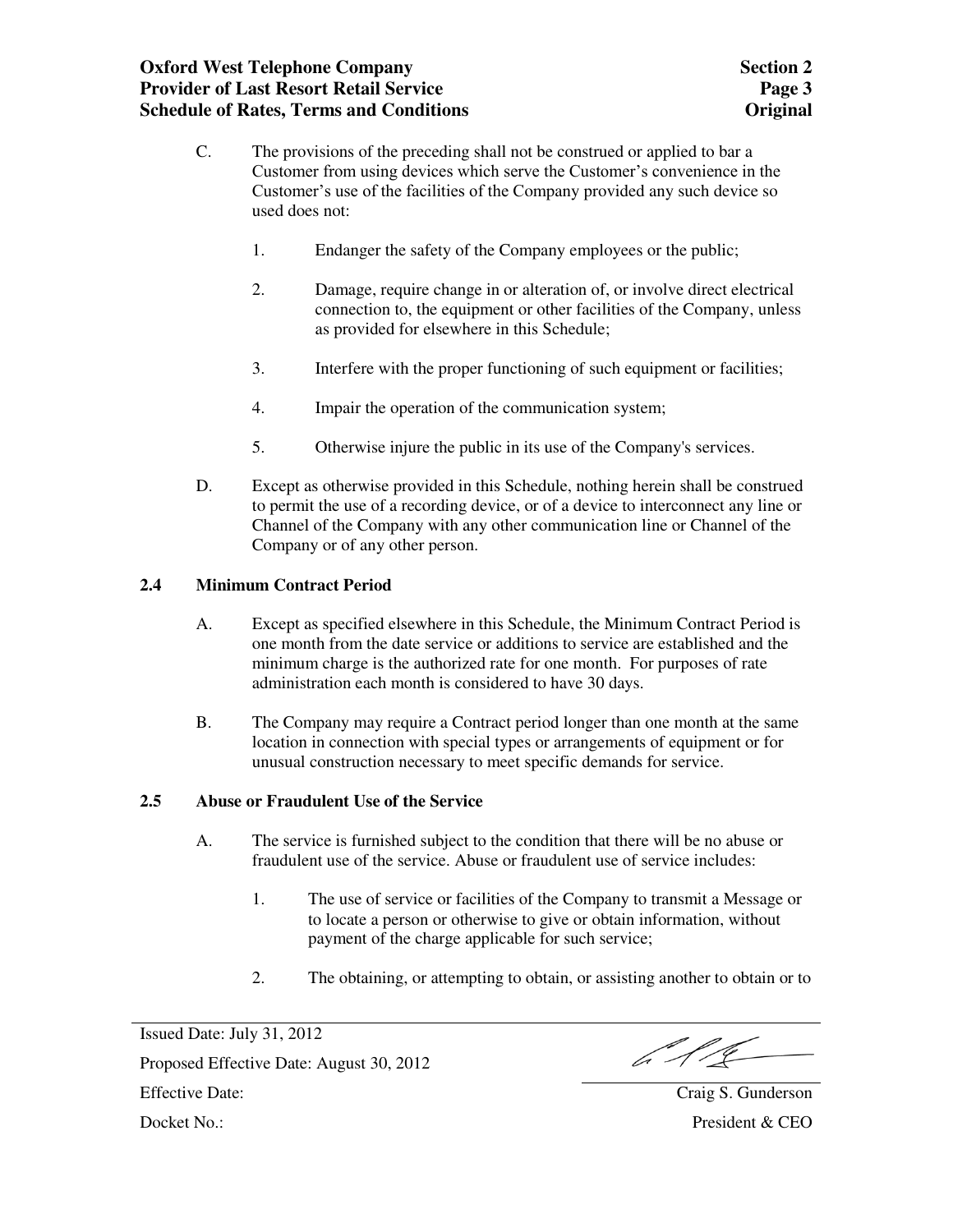attempt to obtain service, by rearranging, tampering with, or making connection with any facilities of the Company, or by any trick, scheme, false representation, or false credit device, or by or through any other fraudulent means or device whatsoever, with intent to avoid the payment, in whole or in part, of the regular charge for such service;

- 3. The use of service or facilities of the Company for a call or calls, anonymous or otherwise, if in a manner reasonably to be expected to frighten, abuse, torment, or harass another;
- 4. The use of the service in such manner as to interfere unreasonably with the use of the service by one or more other Customers; and/or
- 5. The impersonation of another.
- B. Service may be discontinued if there is abuse or fraudulent use of service as outlined in 2.5.A.

### **2.6 Use of the Service for Unlawful Purposes**

The service is furnished subject to the condition that it shall not be used for any unlawful purposes. If Company determines that customer is using service provided by the Company for unlawful purposes, Company reserves the right to disconnect Customer's service. Any Customer whose service is to be discontinued will be notified by the Company of that Customer's or applicant's right to bring a complaint before the Maine Public Utilities Commission to determine whether or not such service is being used in violation of this rule. Upon complaint to the Commission by any applicant or Customer who is affected by the refusal of discontinuance of service in accordance with this rule, such service shall be provided, continued or restored if the Commission shall determine that the service has not been used in violation of this rule.

#### **2.7 Telephone Numbers**

- A. Customer has no ownership right for, or property right to, the telephone number associated with the service provided pursuant to this Schedule nor any right to continuance of service through any particular Central Office.
- B. Company reserves the right to change the Customer's telephone number or the Central Office associated with such number, or both, upon 30 days written notice, as may be required for the proper conduct of its business.

b 11C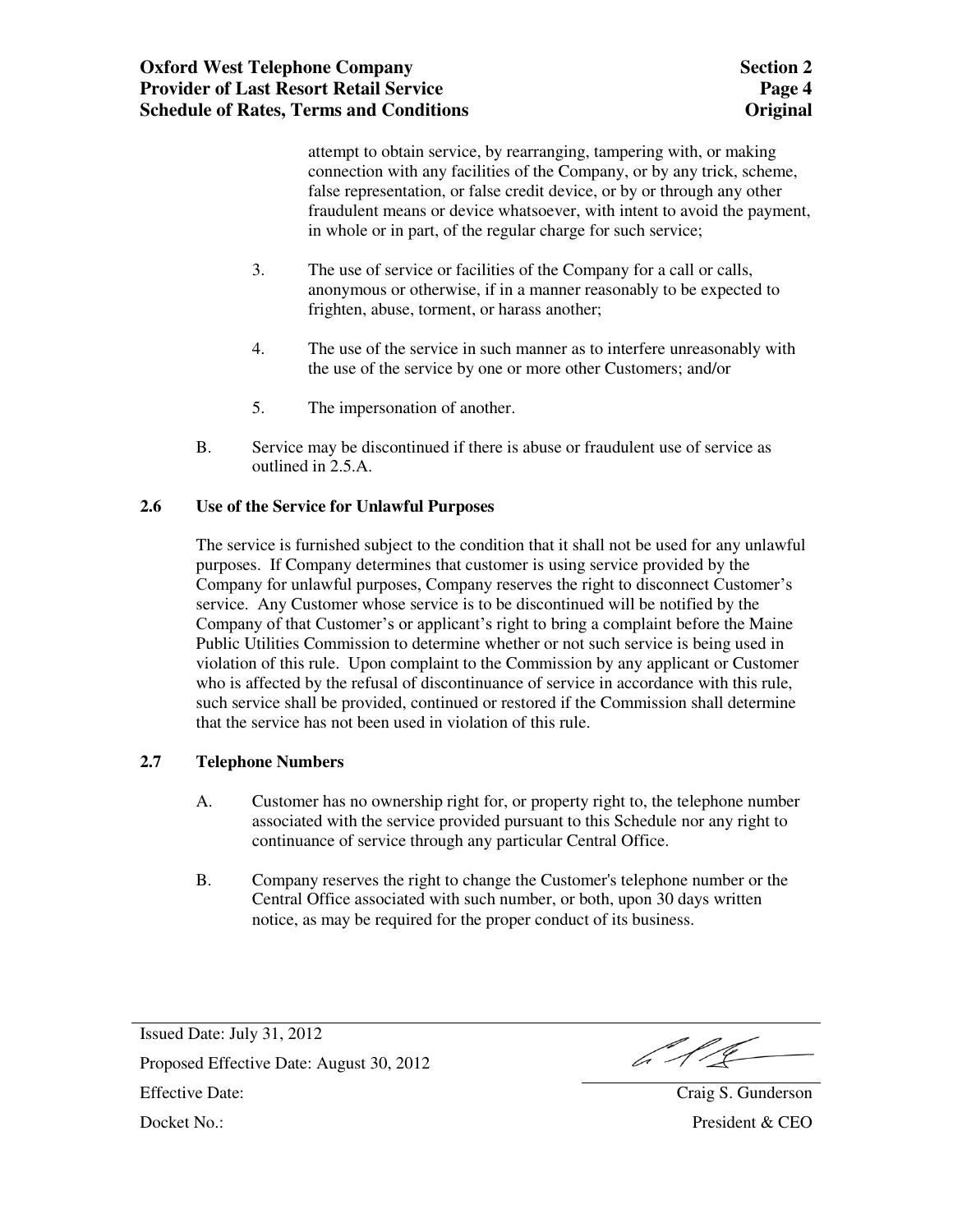### **2.8 Maintenance and Repair Obligations**

- A. Whenever it is determined that the Customer is responsible for damage to or loss of Telephone Company-provided equipment, the Customer will be billed for the Cost of such equipment. Customer shall not be deemed responsible for acts of God or unavoidable accidents.
- B. Access to Customer's Premises, at any reasonable hour, will be given to representatives of the Company for the purpose of inspecting, repairing, testing or removing any part of the Company's facilities.

### **2.9 Directory Listings**

If the Company publishes a telephone directory, the Company will include a single listing within the published directory indicating the name, address, and telephone number of each Provider of Last Resort Retail Service customer. Customers who do not wish to be listed in the Company's published directory or who wish to be listed in a manner other than the standard format provided by the Company may obtain a modification of their directory listing by entering into an alternate listing agreement with the Company pursuant to the Rates, Terms and Conditions set forth on the Company's publicly accessible web site.

#### **2.10 Line Extensions**

In the event a customer location requires a line extension to connect the customer location to the public switched telephone network, Company shall provide such a line extension pursuant to the Rates, Terms and Conditions for Line Extensions set forth on the Company's publicly accessible web site.

### **2.11 Interest Rates**

Company shall charges the maximum interest rate authorized pursuant to Chapter 870 of the Commission's Rules for any Deposits, Late Payments, or Returned Checks associated with a customer's Provider of Last Resort Retail Service.

b 11C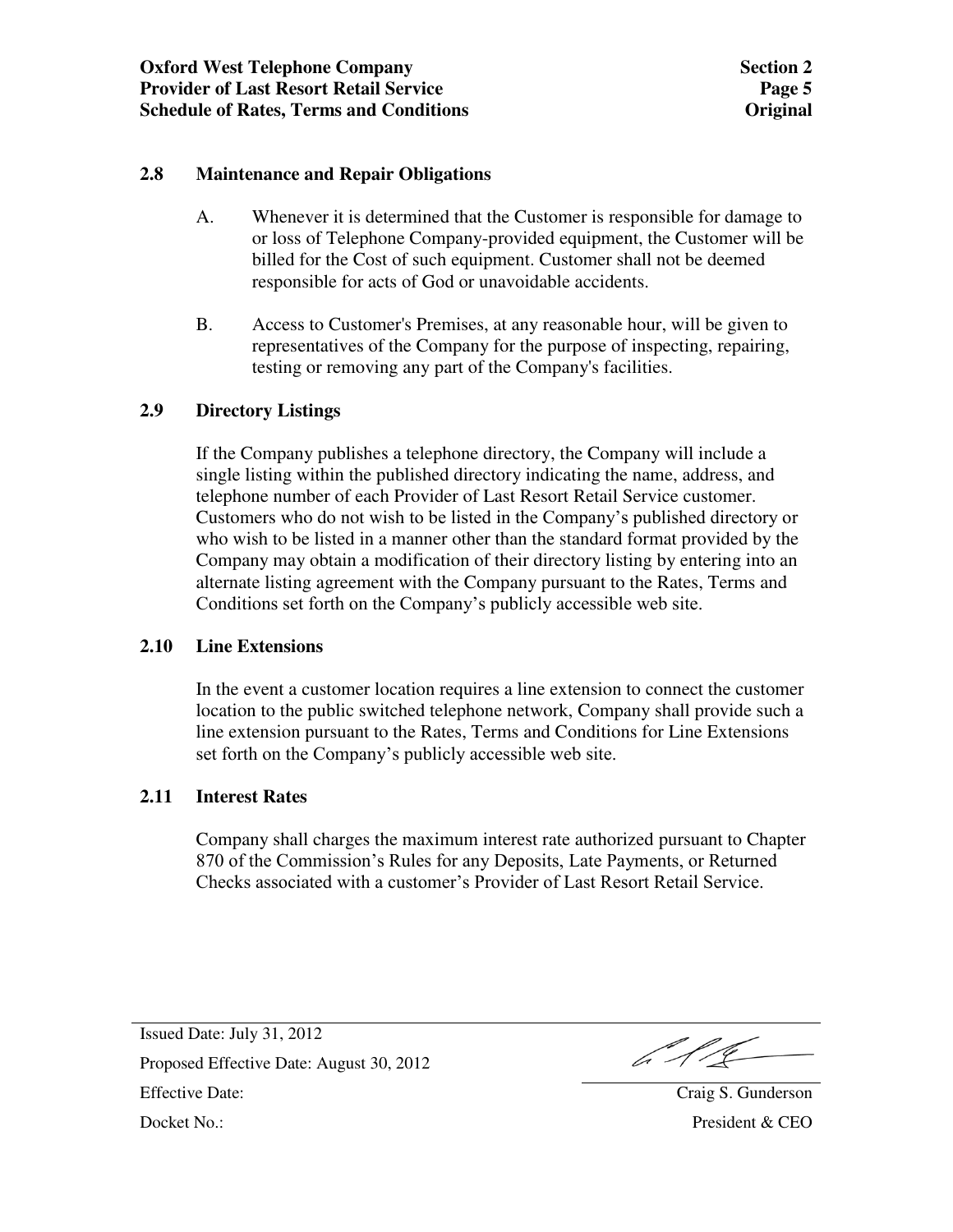## **2.12 Limitation of Liability**

- A. The liability of the Company for damages arising out of mistakes, omissions, interruptions, delays or errors or defects in transmission occurring in the course of furnishing service and not caused by negligence of the Customer shall in no event exceed an amount equivalent to the proportionate charge to the Customer for the period of service during which such mistakes, omissions, interruptions, delays or errors or defects in transmission occur, based upon these factors being reported to the Company's Repair Department and allowance of 24 hours for repairs.
- B. The Customer indemnifies and saves the Company harmless against the following:
	- 1. Acts or omissions of other companies when their facilities are used in connection with the Company's facilities to provide service.
	- 2. Any defacement or damage to the Customer's Premises resulting from the existence of the Company's instruments, apparatus and associated wire on such Premises, or from the installation or removal thereof, when such defacement or damage is not the result of the negligence of the Company or its employees.
	- 3. Any accident, injury or death occasioned by its equipment or facilities, when such is not due to negligence of the Company.
	- 4. Claims for libel, slander, or infringement of copyright arising from the material transmitted or recorded over its facilities; claims for infringement of patents arising from combining with, or using in connection with, facilities of the Company, apparatus and systems of the Customer; and against all other claims arising out of any act or omission of the Customer in connection with facilities provided by the Company.
	- 5. Liability for failure to provide service (as per Section 2.12.A).

b 1/C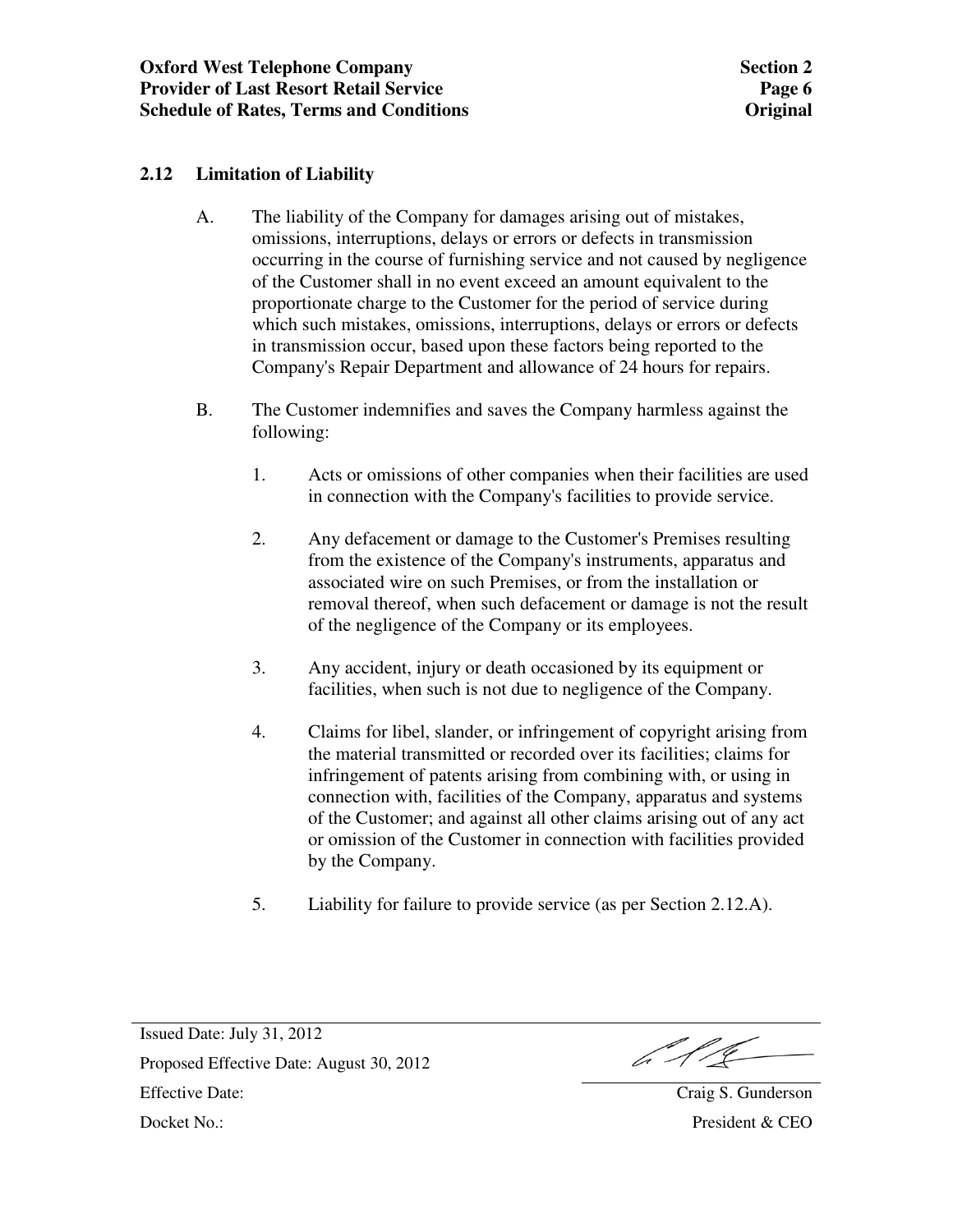#### **2.13 Intrastate Surcharges and Taxes**

Company shall charge and collect all applicable taxes and surcharges on intrastate retail services offered pursuant to this Schedule, including but not limited to the following:

A. Enhanced Universal Emergency Number Service

 E911 Surcharge as provided in 25 MRSA Section 2927 applies per month on each Residence and Business provider of last resort service accounts.

B. Maine Telecommunications Education Access Fund Surcharge

 A Maine Telecommunications Education Access Fund (MTEAF) surcharge as provided in 35-A MRSA section 7104-B applies per month as a percentage, established by the Commission, of each Residence and Business Customer's bill for all intrastate retail charges for telecommunications service.

#### C. Maine Universal Service Fund (MUSF) Surcharge

 A surcharge for the Maine Universal Service Fund (MUSF) applies to all intrastate services billed to a retail Customer for bills rendered after May 15, 2003. The surcharge shall not apply to surcharges such as those for Enhanced 911, the Maine Telecommunications Education Access Fund, or similar funds. The surcharge shall be equal to the Revenue Percentage established quarterly by the Administrator of the MUSF.

#### D. Service Provider Tax Surcharge

 Consistent with Title 36MRSA c. 358, Section 2552, a Service Provider Tax surcharge will be applied monthly on the value of telecommunications services billed, and identified as such beginning with bills rendered on or after July 1, 2004. The amount of the surcharge is an equivalent pass-through of the charges assessed to the Company pursuant to Title 36MRSA c. 358, Section 2552.

b 11C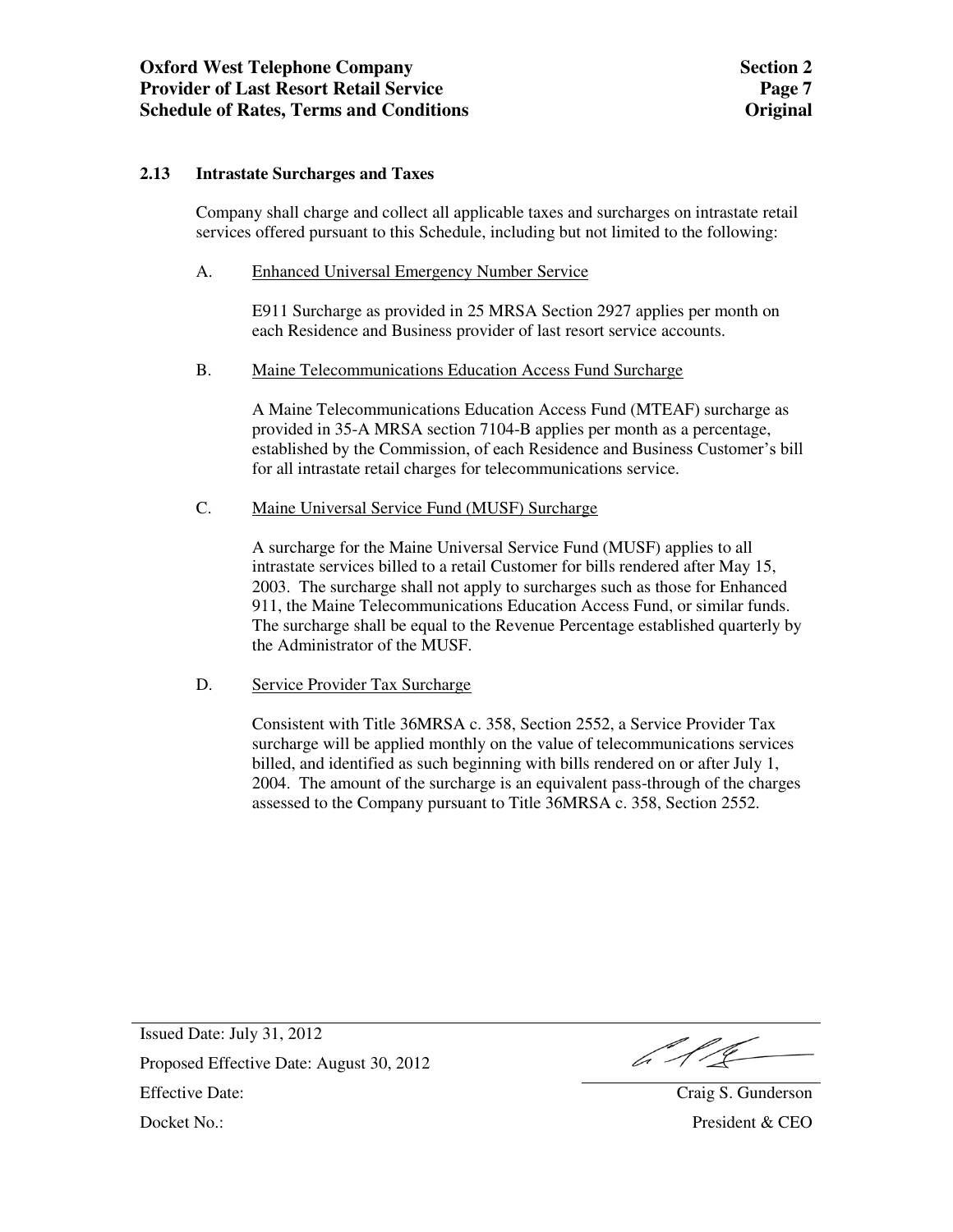### E. ConnectME Surcharge

 The Connect ME surcharge applies to retail Customer bills rendered after September 15, 2007. The surcharge shall be equal to a percentage, established by the Connect ME Fund Administrator, of communications services as defined by Chapter 101 of the Rules of the Connect ME Authority.

### **2.14 Payment for Service**

The Customer is responsible for payment to the Company for all charges in conjunction with the services furnished by the Company to the Customer in accordance with this schedule of Rates, Terms and Conditions.

b 1 l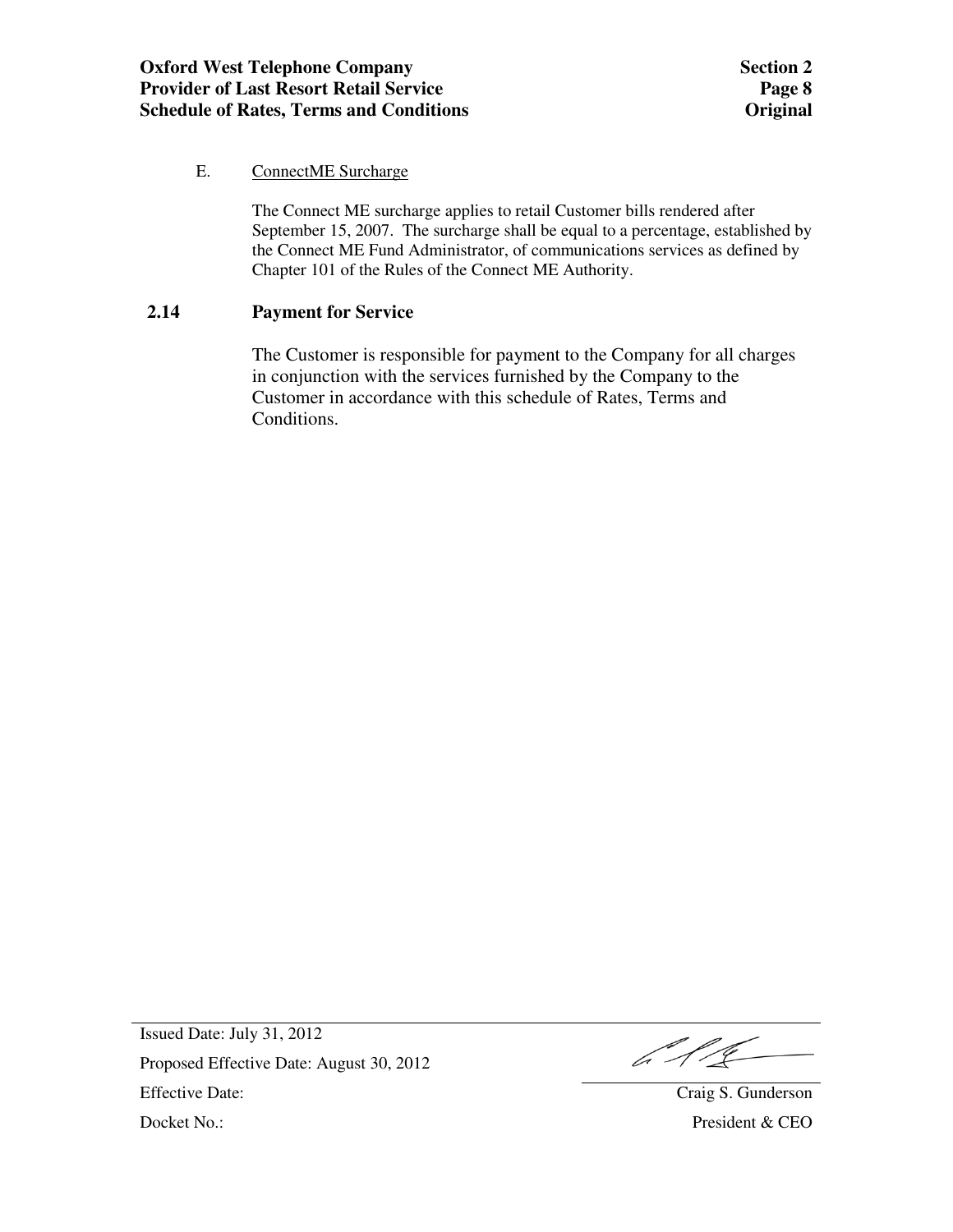### **SERVICE CHARGES**

#### **3.1 General**

- A. Service Charges apply to services or equipment ordered or connected into service at the Customer's request including initial connections, moves, and restoration of service. Certain items of equipment in this Tariff are listed with an Installation Charge. This Installation Charge is applied in addition to the appropriate Service Charges listed below.
- B. Service charges apply in addition to, but not in lieu of charges which may be incurred in installations of a temporary or speculative nature.
- C. Service charges are comprised of the following work functions, one or more of which is applicable based upon the service or equipment requested by a Customer.
	- 1. Initial Connection Charge Applicable for work performed by the Telephone Company in connection with the Initial establishment of or restoration of provider of last resort retail service.
	- 2. Secondary Service Order Charge Applicable for work performed by the Telephone Company in association with connections, moves or changes to an established provider of last resort retail service
	- 3. Telephone Number Change Charge Applicable for work performed by the Telephone Company in connection with changing telephone numbers at the customer's request
	- . 4. Network Interface/Drop Relocation Charge - Applicable for work performed by the Telephone Company for the relocation of the Network Interface device or aerial/buried drop.
	- 5. Additional Line Connection Charge is applicable for work performed by the Telephone Company in connection with the installation of additional line(s) at the time of initial establishment of service. Applies when a customer is adding more than one access line at a time (Initial Connection Charge of \$38.00 applies for the first line).

b 1/2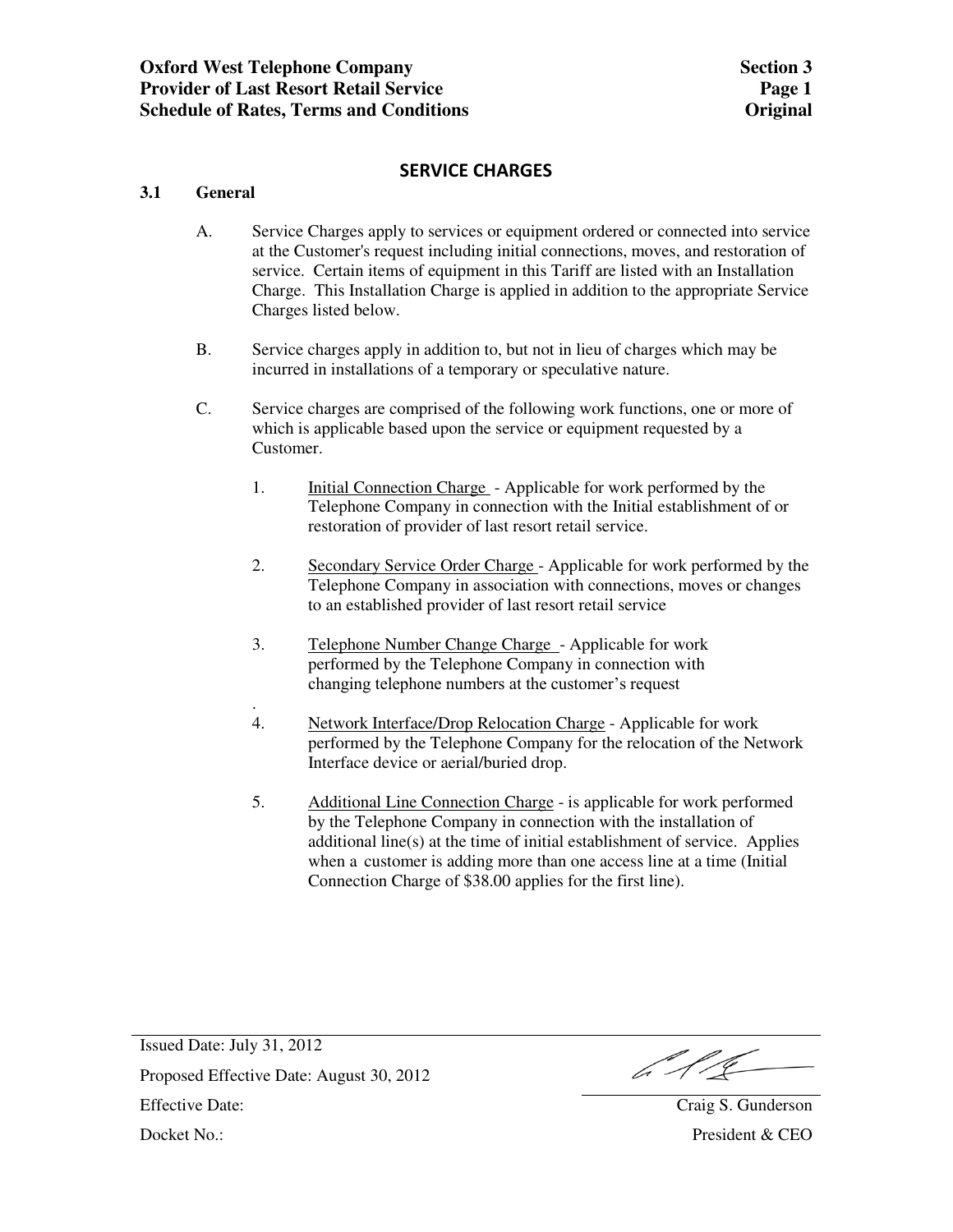#### **3.2 Rates**

|           |                                                    | Nonrecurring Charge |           |
|-----------|----------------------------------------------------|---------------------|-----------|
|           |                                                    | <b>Business</b>     | Residence |
| A.        | Initial Connection Charge                          | \$38.00             | \$38.00   |
| <b>B.</b> | Secondary Service Order<br>Charge                  | \$5.00              | \$5.00    |
| $C$ .     | Telephone Number Change<br>Charge                  | \$15.00             | \$15.00   |
| D.        | Network Interface/Drop<br><b>Relocation Charge</b> | \$20.00             | \$20.00.  |
| Ε.        | <b>Additional Line Connection</b><br>Charge        | \$20.00             | \$20.00   |

#### **3.3 Application of Service Charges**

- A. The Initial Connection Charge is applicable for requests for:
	- 1. Initial connection of provider of last resort retail service
	- 2. Transfer of provider of last resort retail service involving a request for a final bill or, if a final bill is not requested, a refusal of the future Customer to accept full responsibility for the former Customer's account.
- B The Secondary Service Order Charge is applicable for subsequent Customer requests for connections, moves or changes to an established provider of last resort retail service.
- C. The Initial Connection Charge and the secondary service order charge cannot be applied on the same order. When an order requires work for which both the Initial Connection Charge and secondary service order charge would otherwise be applied, only the Initial Connection Charge is applicable.
- D. Discontinuance of Service Charge An Initial Connection Charge will apply for restoration of service following disconnection for nonpayment.

6115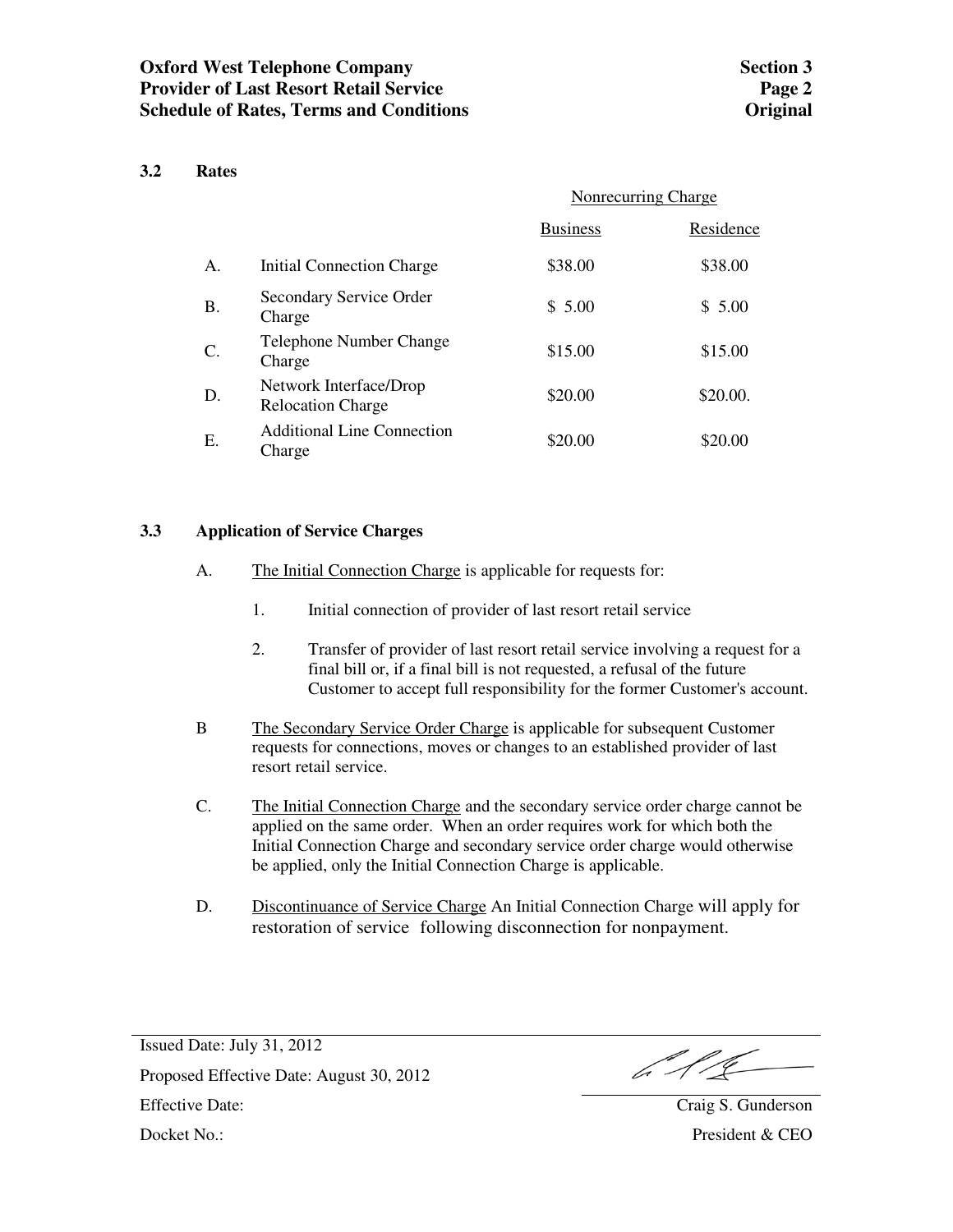- E. In the case of equipment for which the initial Contract (termination agreement) period is more than one month at the same location, the Subscriber may arrange for the change of location on the same or to different Premises in the same Exchange area by one of the following methods:
	- 1. By terminating the Contract for service at the old location, and signing a new application. In this case the Subscriber is required to pay the sum of any Termination Charges which may be applicable plus the Installation Charges which would apply in the case of a new installation.
	- 2. By paying the Cost of making the change in location including the Cost of removing all the equipment from the old locations and the Cost of installing the equipment at the new locations. In this case the Contract period is not affected.

# **3.4 Exceptions**

- A. Service Charges do not apply for the following:
	- 1. Visits to a Customer's Premises solely for the purpose of repair, maintenance or disconnection of Telephone Company provided service and equipment.
	- 2. Changes from Premium to Economy service or changes from any service other than Provider of Last Resort Retail Service to Provider of Last Resort Retail Service.
	- 3. Service reestablished after the destruction of the residential Customer's Premises by fire, flood, or other similar causes beyond the Customer's control, where the same amount of service is reestablished within a reasonable period of time at the same or different location. If, under the preceding conditions, service is installed at another location and then subsequently reestablished at the original location, Service Charges will apply for the subsequent installation.

6.11L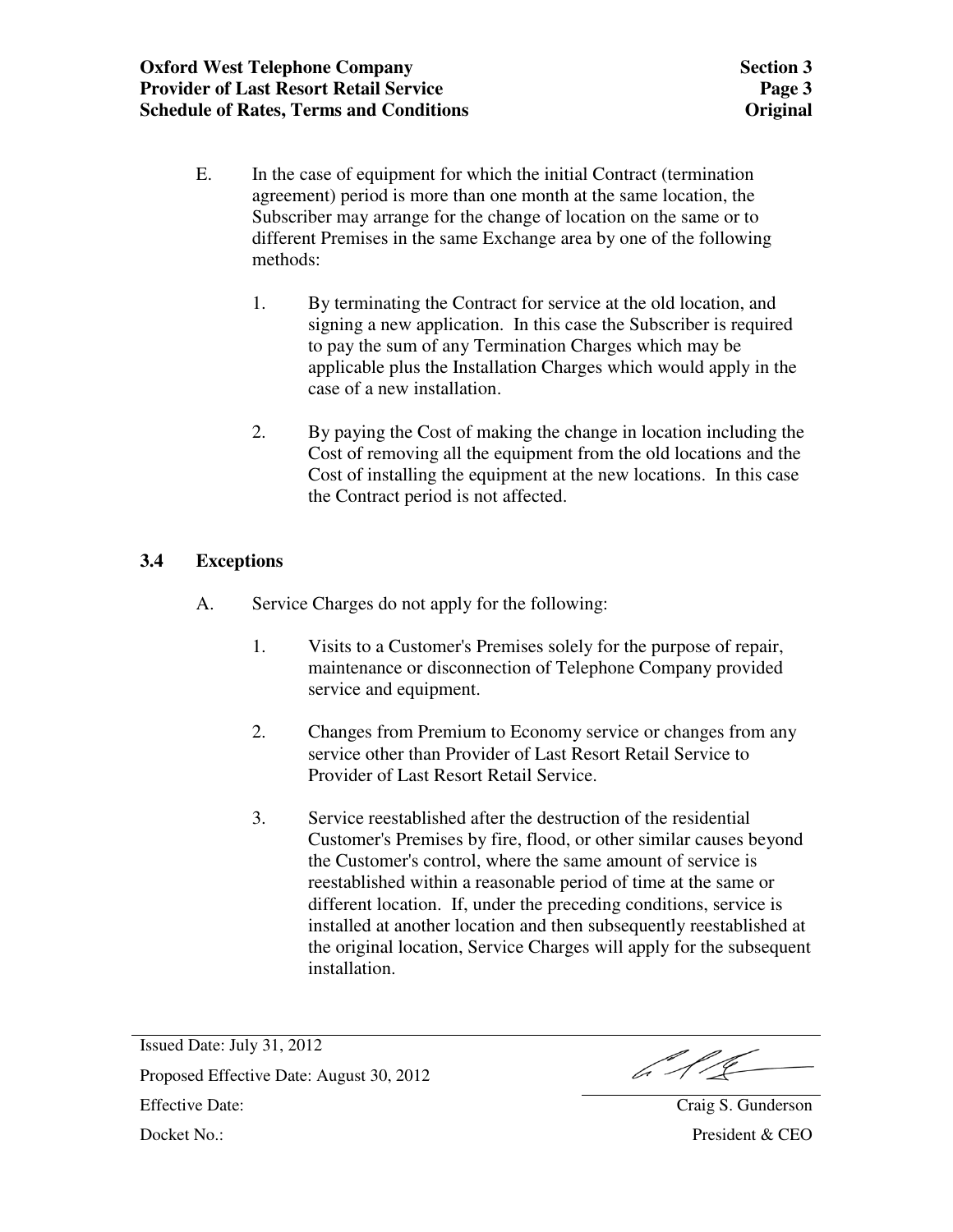## **Oxford West Telephone Company Provider of Last Resort Retail Service Schedule of Rates, Terms and Conditions**

- 4. A change of telephone number when initiated by the Company.
- 5. Any work functions required not due to Customer's request.
- B. To the extent the Commission requires application of a discount to installation charges for customers who have complied with the certification requirements and qualified for Lifeline service pursuant to Part 54 of the Rules of the Federal Communications Commission, Company shall apply such Commission ordered discounts to the installation charges associated with an initial connection of provider of last resort retail service.

b 11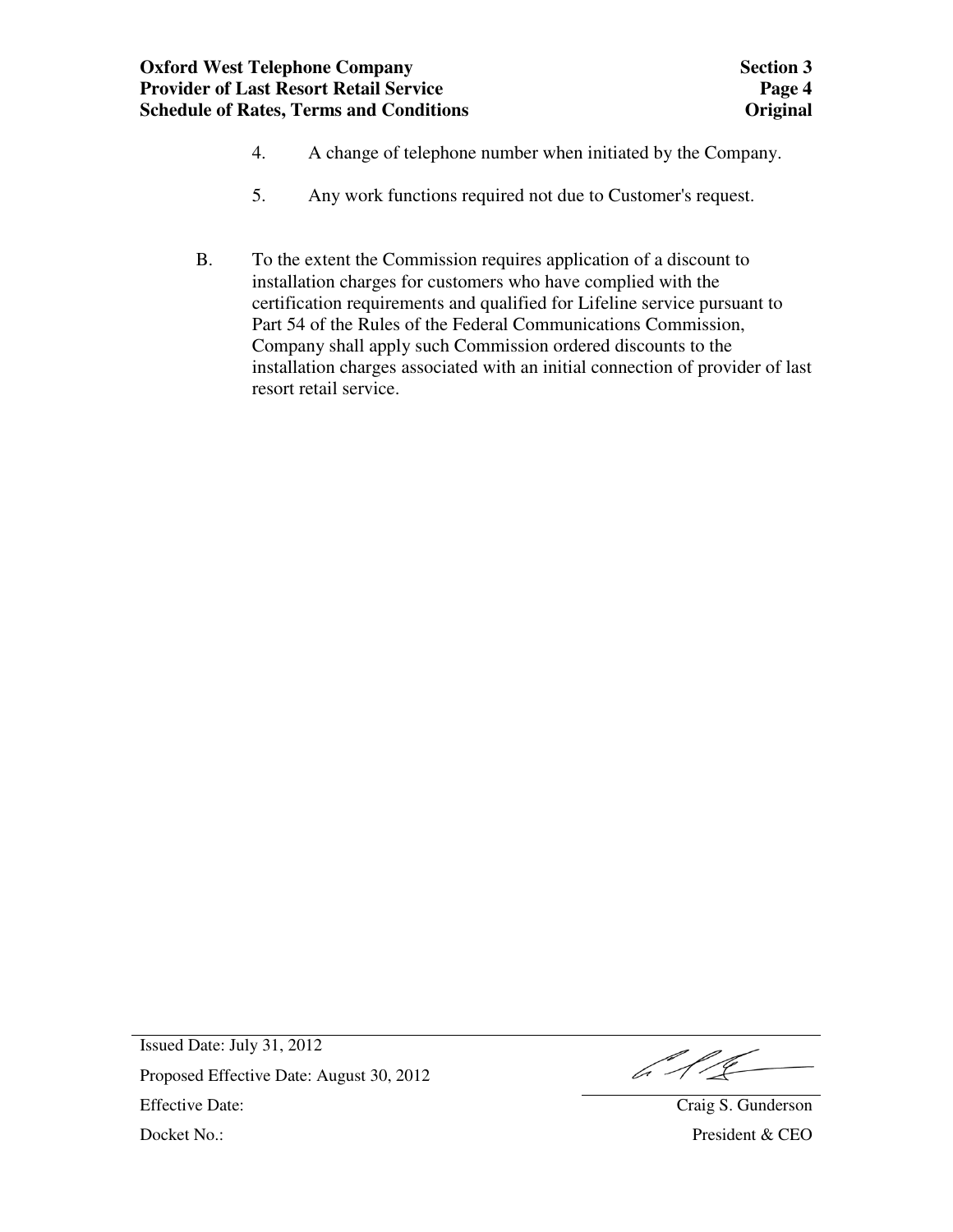#### **Residential Economy Service**

#### **4.1 Eligibility**

- A. Residential service rates shall apply if the service is primarily for domestic purposes and the telephone number associated with the service is not included in any form of advertising for any business purpose.
- B. Business rates shall apply for any service that does not qualify for residential service rates as set forth in Section 4.1.A. Customers to whom business rates apply are not eligible to take Residential Economy Service.

#### **4.2 Definitions**

- A. Basic Service Calling Area (BSCA) is the local (non-interexchange) calling area of the "home exchange" of a customer of Oxford West Telephone Company. The BSCA includes all exchanges that were in the BSCA prior to the amendments effective in December 2002 plus all exchanges that are contiguous to the home exchange that were not included prior to the December 2002 amendments. Within a BSCA, there may be Economy and Premium calling options with flat-rate and per-minute pricing as specified in the definitions of those options. For all options, the BSCA includes all of the exchanges that are included in the calling option with the largest flat-rate calling area.
- B. Home Exchange is the Exchange of the Company where the Customer receives dial tone.
- C. Economy Calling Area is the Customer's basic-service calling area that has a flat monthly rate for unlimited calling within the Customer' Home Exchange and the list of Exchanges identified in connection with the particular Home Exchange in Section 4.4.A and a per-minute rate for calling to the list of Exchanges identified in connection with the Home exchange in Section 4.4.C of this Tariff.

 $611$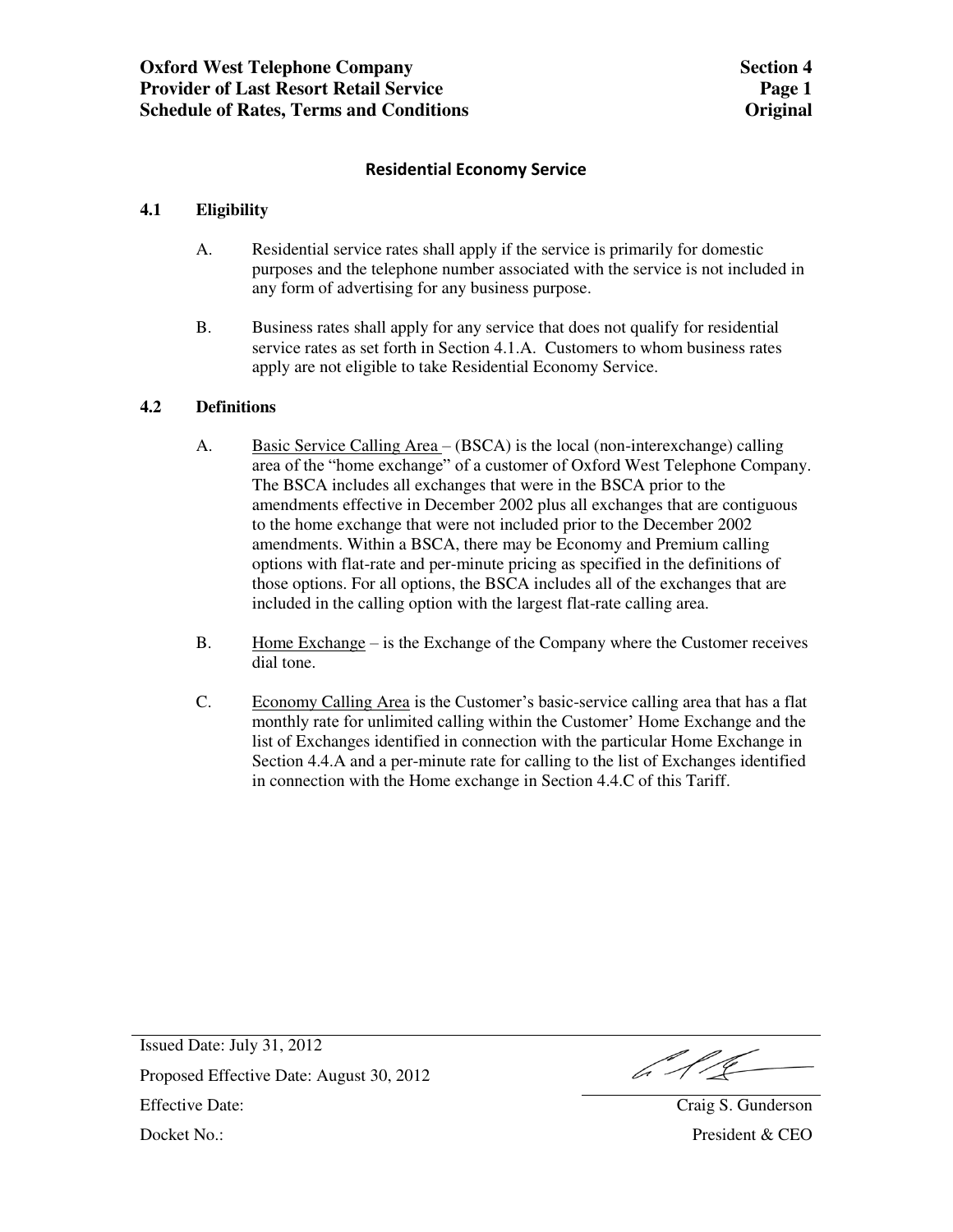- D. Provider of last resort service is a flat- rate service with voice grade access to the public switched telephone network; local usage within the basic service calling areas of incumbent local exchange carriers as of January 1, 2012; dualtone multi-frequency signaling or its functional equivalent; single-party service or its functional equivalent; access to emergency services; access to operator services; access to interexchange service; access to directory assistance; toll limitation for qualifying low-income customers; and the capacity to maintain uninterrupted voice service during a power failure, either through the incorporation into the network or network interface devices of suitable battery backup or through electric current. For purposes of this Schedule, all terms included within the definition of provider of last resort service have the same meanings as set forth in 35-A MRSA § 7201.
- E. Residential Economy Service is provider of last resort service offered to residential customers on a retail basis with the Economy Service Area as the Customer's Basic Service Calling Area.

#### **4.3 Regulations Concerning Residential Economy Service.**

- A. Calls Outside the Economy Calling Area Residential Economy Service customers may make local calls from their Home Exchange to the additional Exchanges included in Section 4.4.C at a per-minute rate. The per-minute rate for such calls is set forth in Section 4.4.D of this Tariff. Calls made from the Home Exchange to locations within the State of Maine, other than those listed in Section 4.4 are billed to the Customer at the applicable intrastate toll rates of the carrier used to provide Customer's intrastate toll service.
- B. Municipal Calling Service Customer shall receive toll free calling to any other customer of a Provider of Last Resort within the municipality in which Customer resides where practicable so long as Customer is utilizing an intralata toll provider for whom Company provides billing to the Customer. In the event Customer is charged by an intralata toll provider for whom Company provides billing to the Customer for a call to a Provider of Last Resort customer within the municipality in which Customer resides, Company shall remove any charges associated with any such municipal calling from the customer's bill when notified by the customer.
- C. Changes in Calling Areas The Customer's initial selection of either the Economy Calling Area Service offering or the Premium Calling Area Service offering is without charge. Subsequent changes by the Customer

 $646$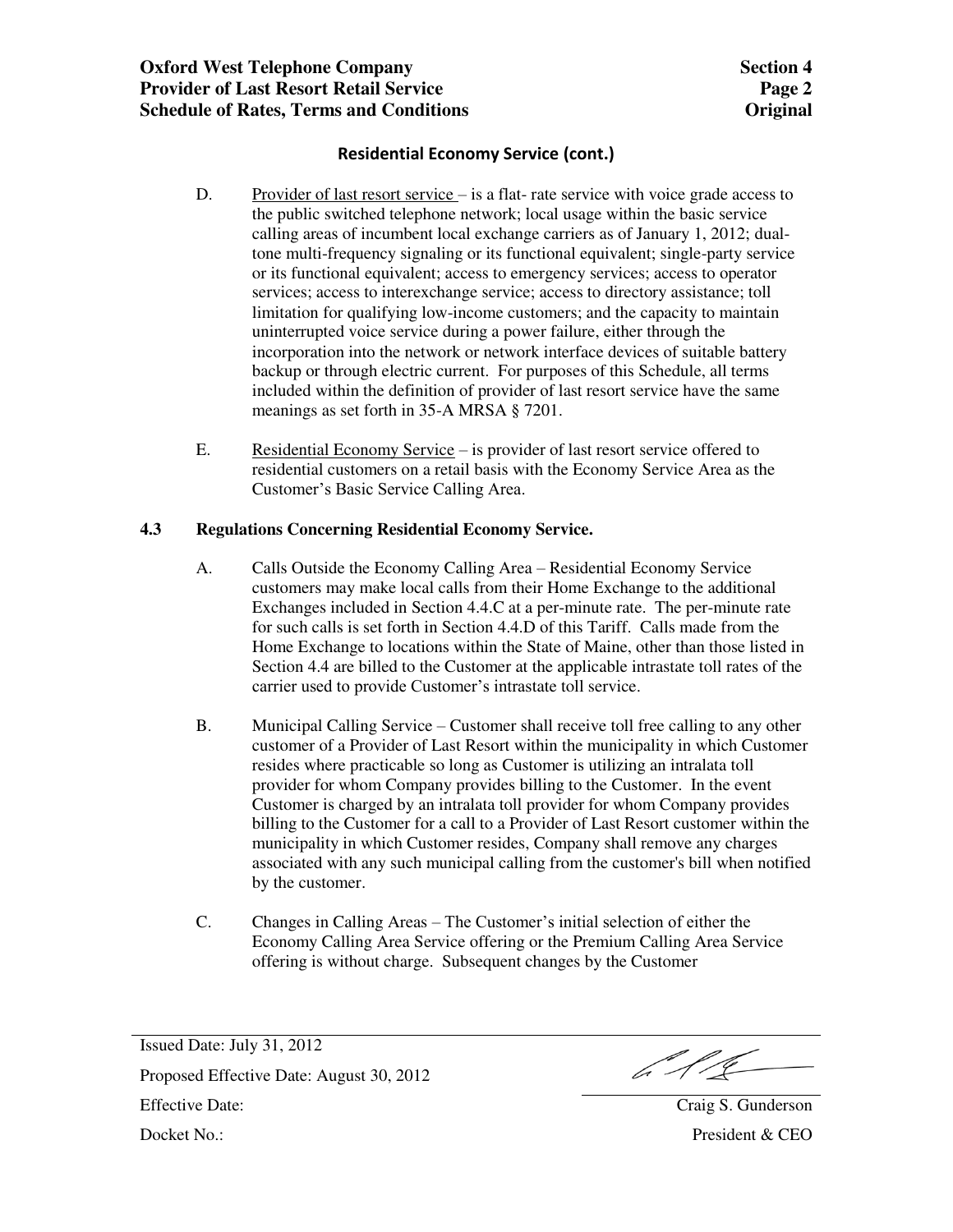are subject to the applicable Service Order Charge as identified in this Tariff. If only one Calling Area Service offering is available for an Exchange, the Customer will automatically be classified under the available service offering and no charge will apply.

- D. Rates The applicable rates for the Company's Residential Economy Service are listed in Sections 4.4.B and 4.4.D of this Tariff.
- E. Lifeline Company complies with all provisions set forth in Part 54 of the Rules of the Federal Communications Commission and shall offer all applicable State and Federal discounts to customers who have been properly certified as qualifying for Lifeline service pursuant to Part 54 of the Rules of the Federal Communications Commission.

#### **4.4 Calling Area Rates and List of Exchanges**

| <b>Home Exchange</b> | Unlimited Flat-Rated Calling to the<br><b>Following Exchanges</b> |
|----------------------|-------------------------------------------------------------------|
| Andover              | Andover, Roxbury Pond                                             |
| <b>Bethel</b>        | Bethel, Locke Mills, West Bethel,                                 |
| <b>Bryant Pond</b>   | Bryant Pond, West Paris                                           |
| Hebron               | Hebron                                                            |
| Locke Mills          | Locke Mills, Bethel, West Bethel                                  |
| No. Norway           | No. Norway, Norway                                                |
| Roxbury Pond         | N/A                                                               |
| Upton                | Upton                                                             |
| West Bethel          | Bethel. Locke Mills, West Bethel                                  |

A. List of Exchanges Where Flat-Rated Calling Applies

6.11C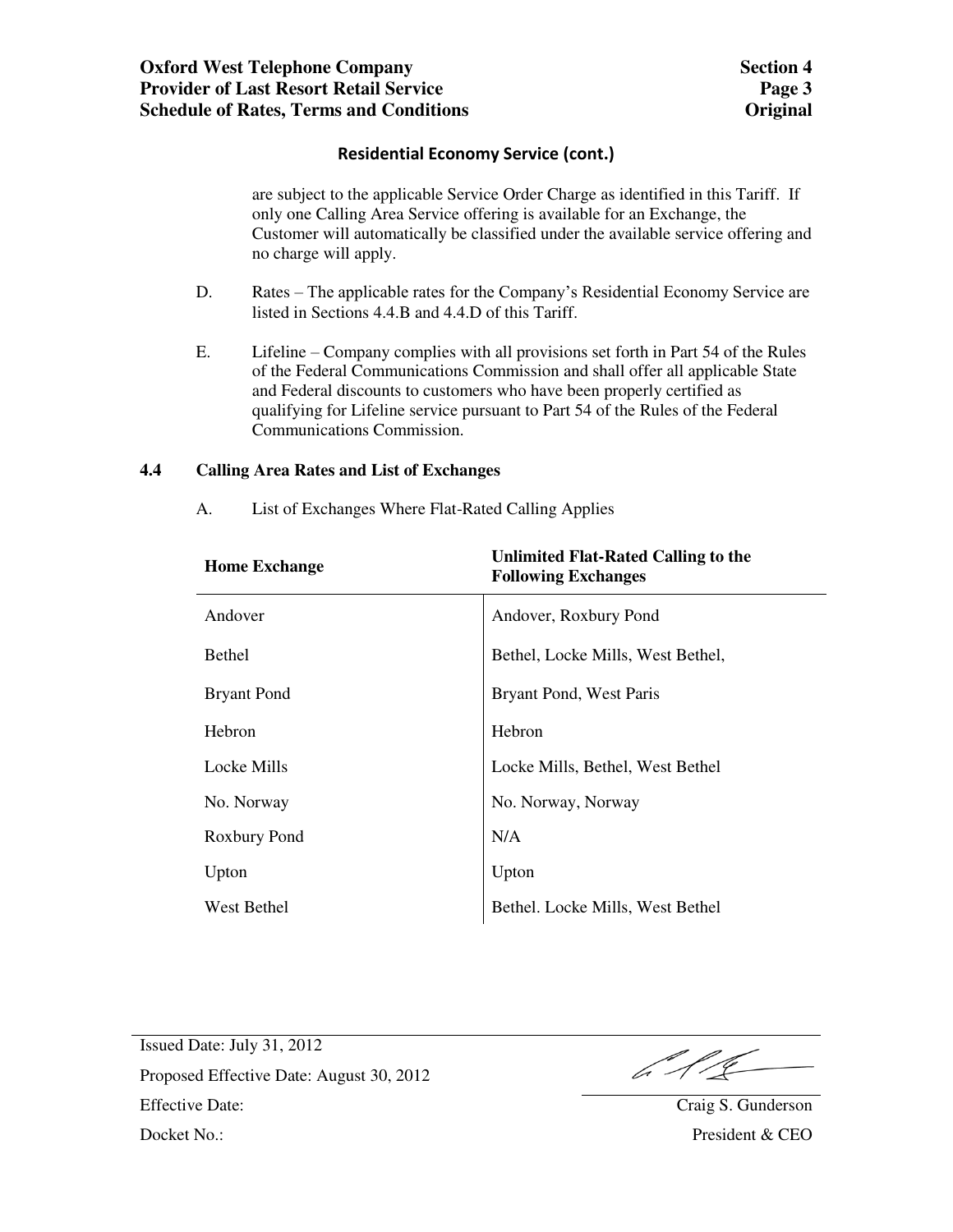| <b>Home Exchange</b> | Rate                        |
|----------------------|-----------------------------|
| Andover              | \$11.85 Residential Economy |
| <b>Bethel</b>        | \$11.85 Residential Economy |
| <b>Bryant Pond</b>   | \$11.85 Residential Economy |
| Hebron               | \$11.85 Residential Economy |
| Locke Mills          | \$11.85 Residential Economy |
| No. Norway           | \$11.85 Residential Economy |
| Roxbury Pond         | \$11.85 Residential Economy |
| Upton                | \$11.85 Residential Economy |
| <b>West Bethel</b>   | \$11.85 Residential Economy |

B. Monthly Rates for Unlimited Flat-Rated Calling

 $616$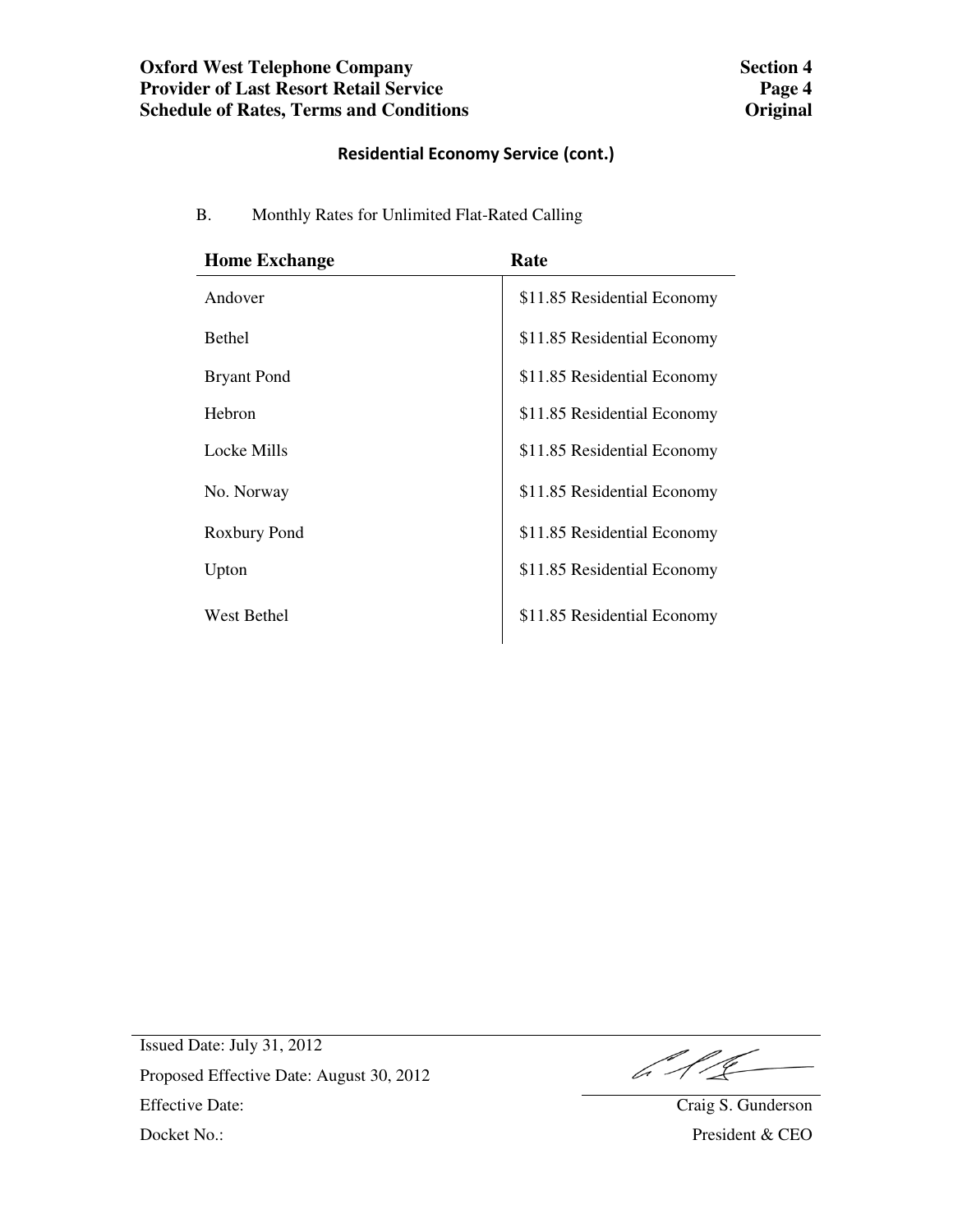$\mathbf{r}$ 

| <b>Home Exchange</b> | <b>Per-Minute Rated Calling to the Following</b><br><b>Exchanges</b>        |
|----------------------|-----------------------------------------------------------------------------|
| Andover              | Rumford, Upton, Bethel                                                      |
| <b>Bethel</b>        | Bryant Pond, Upton, Andover, No. Norway,<br>Rumford, Harrison, North Lovell |
| <b>Bryant Pond</b>   | Bethel, Locke Mills, Sumner, Dixfield,<br>Rumford                           |
| Hebron               | Lewiston, No. Turner, Turner, Buckfield,<br>Mechanic Falls, Norway, Oxford  |
| Locke Mills          | Bryant Pond, No. Norway, West Paris,<br>Rumford                             |
| No. Norway           | Bethel, Locke Mills, West Paris, Harrison                                   |
| Roxbury Pond         | N/A                                                                         |
| Upton                | Andover, Bethel, West Bethel, Wilson's Mills                                |
| <b>West Bethel</b>   | Upton, North Lovell                                                         |

C. List of Exchanges Where Per-Minute Charges Apply

D. The per-minute rate for calls made from Customer's Home Exchange to the applicable Exchanges listed in Section 4.4.C above is \$0.05 per minute.

 $612$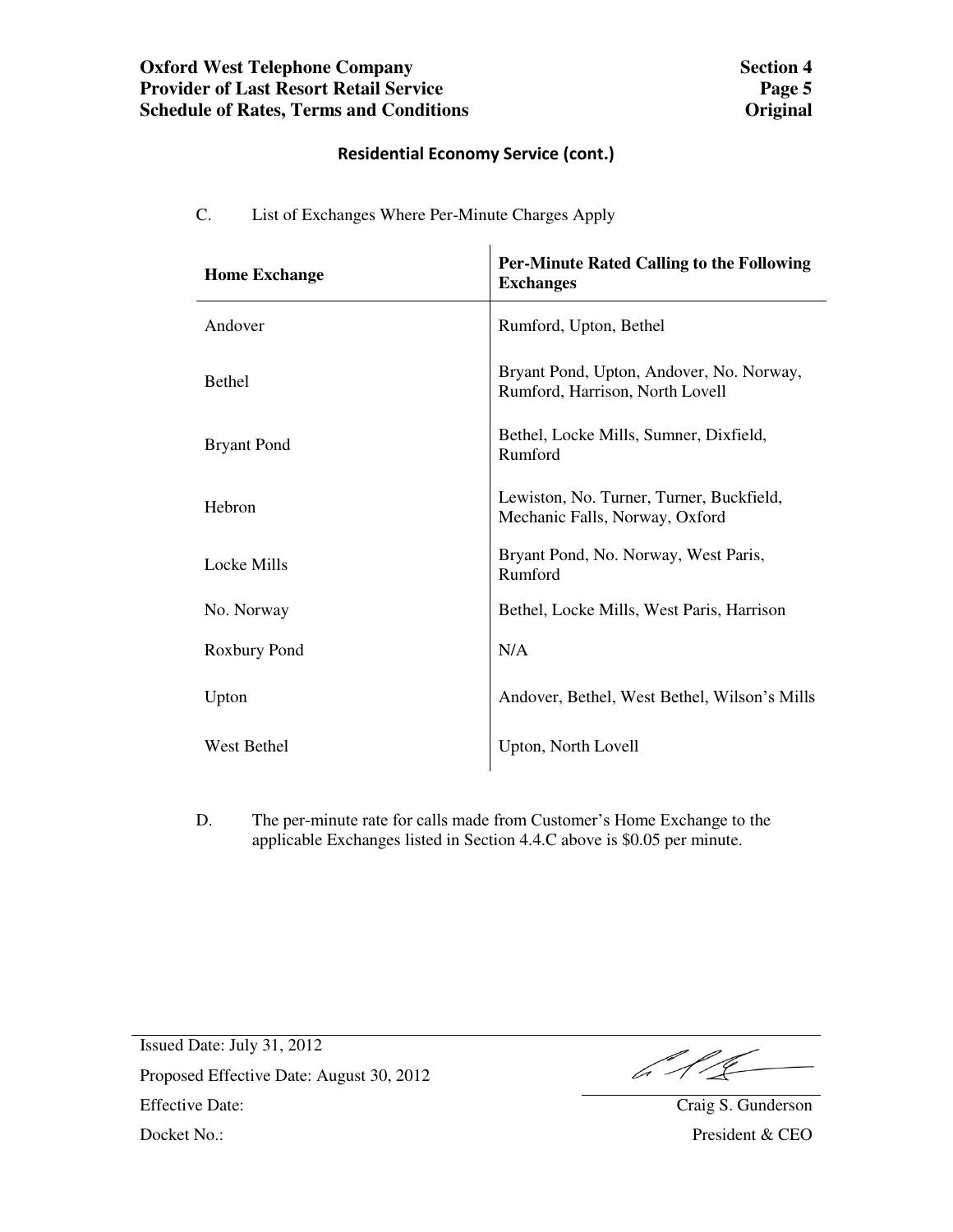#### **Residential Premium Service**

#### **5.1 Eligibility**

- A. Residential service rates shall apply if the service is primarily for domestic purposes and the telephone number associated with the service is not included in any form of advertising for any business purpose.
- B. Business rates shall apply for any service that does not qualify for residential service rates as set forth in Section 5.1.A. Customers to whom business rates apply are not eligible to take Residential Premium Service.

#### **5.2 Definitions**

- A. Basic Service Calling Area (BSCA) is the local (non-interexchange) calling area of the "home exchange" of a customer of Oxford West Telephone Company. The BSCA includes all exchanges that were in the BSCA prior to the amendments effective in December 2002 plus all exchanges that are contiguous to the home exchange that were not included prior to the December 2002 amendments. Within a BSCA, there may be Economy and Premium calling options with flat-rate and per-minute pricing as specified in the definitions of those options. For all options, the BSCA includes all of the exchanges that are included in the calling option with the largest flat-rate calling area.
- B. Home Exchange is the Exchange of the Company where the Customer receives dial tone.
- C. Premium Calling Area is the Customer's basic-service calling area that has a flat monthly rate for unlimited calling within the Customer' Home Exchange and the list of Exchanges identified in connection with the particular Home Exchange in Section 5.4.A of this Tariff.
- D. Provider of last resort service is a flat- rate service with voice grade access to the public switched telephone network; local usage within the basic service calling areas of incumbent local exchange carriers as of January 1, 2012; dualtone multi-frequency signaling or its functional equivalent; single-party service or its functional equivalent; access to emergency services; access to operator services; access to interexchange service; access to directory assistance; toll limitation for qualifying low-income customers; and the capacity to maintain uninterrupted voice service during power failure, either through the incorporation

Issued Date: July 31, 2012 Proposed Effective Date: August 30, 2012 Effective Date: August 50, 2012<br>Effective Date: Craig S. Gunderson Docket No.: President & CEO

 $611$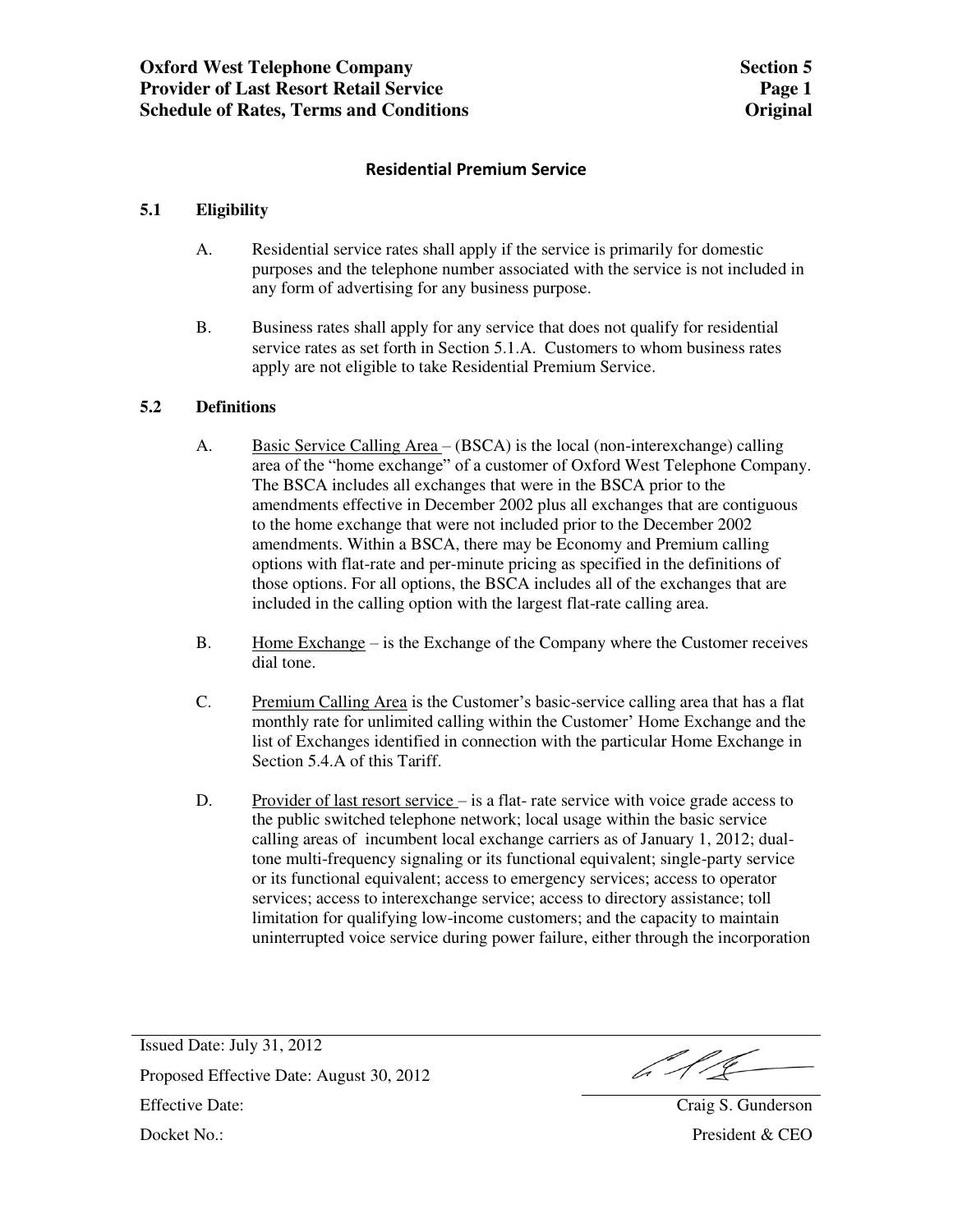### **Residential Premium Service (cont.)**

 into the network or network interface devices of suitable battery backup or through electric current. For purposes of this Schedule, all terms included within the definition of provider of last resort service have the same meanings as set forth in 35-A MRSA § 7201.

E. Residential Premium Service – is provider of last resort service offered to residential customers on a retail basis with the Premium Service Area as the Customer's Basic Service Calling Area.

#### **5.3 Regulations Concerning Residential Premium Service.**

- A. Calls Outside the Premium Calling Area Calls made from the Home Exchange to locations within the State of Maine, other than those listed in Section 5.4 are billed to the Customer at the applicable intrastate toll rates of the carrier used to provide Customer's intrastate toll service.
- B. Municipal Calling Service Customer shall receive toll free calling to any other customer of a Provider of Last Resort within the municipality in which Customer resides where practicable so long as Customer is utilizing an intralata toll provider for whom Company provides billing to the Customer. In the event Customer is charged by an intralata toll provider for whom Company provides billing to the Customer for a call to a Provider of Last Resort customer within the municipality in which Customer resides, Company shall remove any charges associated with any such municipal calling from the customer's bill when notified by the customer.
- C. Changes in Calling Areas The Customer's initial selection of either the Economy Calling Area Service offering or the Premium Calling Area Service offering is without charge. Subsequent changes by the Customer are subject to the applicable Service Order Charge as identified in this Tariff. If only one Calling Area Service offering is available for an Exchange, the Customer will automatically be classified under the available service offering and no charge will apply.

b 11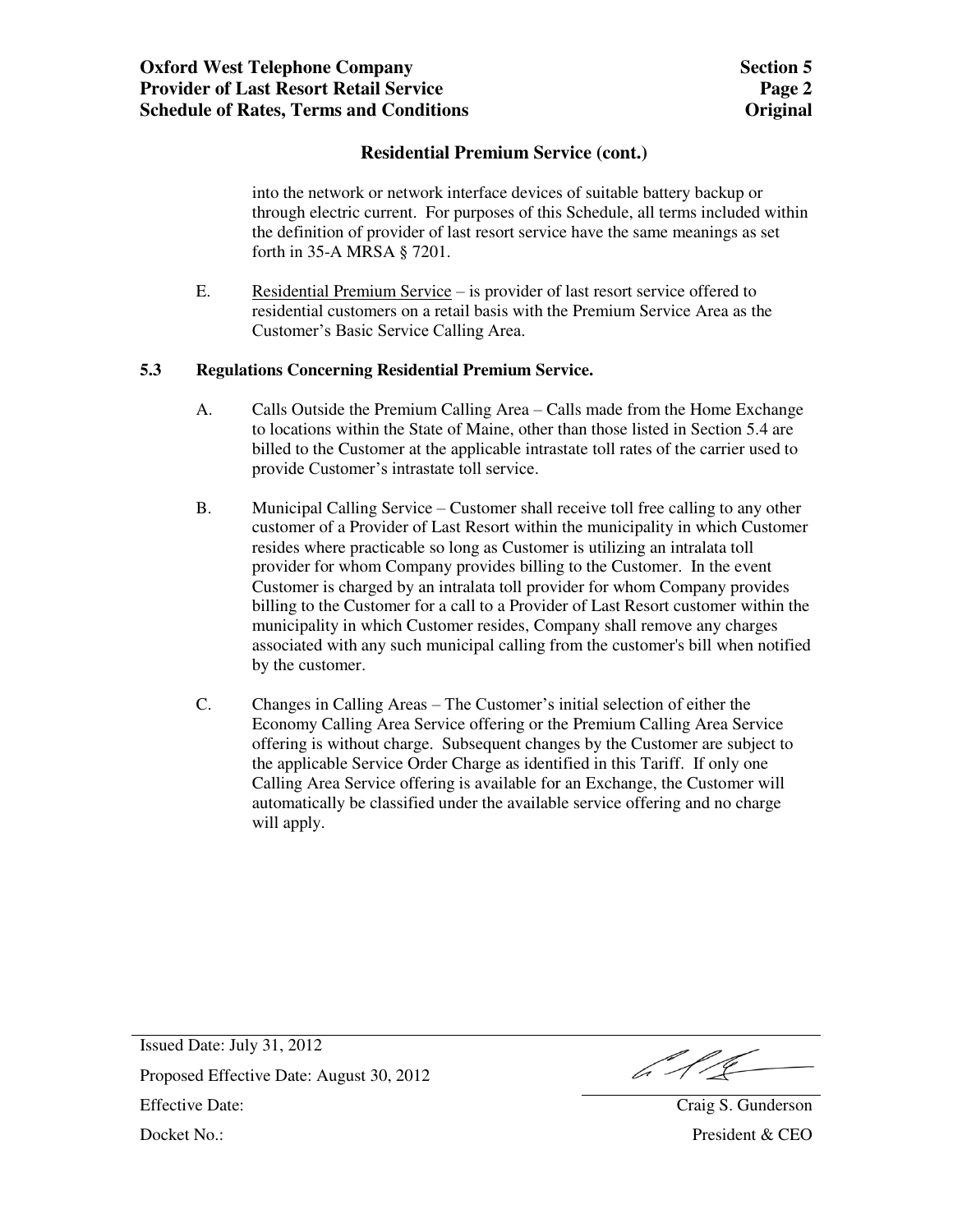### **Residential Premium Service (cont.)**

- D. Rates The applicable rates for the Company's Residential Premium Service are listed in Section 5.4.B of this Tariff.
- E. Lifeline Company complies with all provisions set forth in Part 54 of the Rules of the Federal Communications Commission and shall offer all applicable State and Federal discounts to customers who have been properly certified as qualifying for Lifeline service pursuant to Part 54 of the Rules of the Federal Communications Commission.

#### **5.4 Calling Area Rates and List of Exchanges**

A. List of Exchanges Where Flat-Rated Calling Applies

| <b>Home Exchange</b> | <b>Unlimited Flat-Rated Calling to the</b><br><b>Following Exchanges</b>                                         |
|----------------------|------------------------------------------------------------------------------------------------------------------|
| Andover              | Andover, Roxbury Pond, Rumford, Upton, Bethel                                                                    |
| Bethel               | Bethel, Locke Mills, West Bethel, Bryant Pond,<br>Upton, Andover, No. Norway, Rumford, Harrison,<br>North Lovell |
| <b>Bryant Pond</b>   | Bryant Pond, West Paris, Bethel, Locke Mills,<br>Sumner, Dixfield, Rumford                                       |
| Hebron               | Hebron, Lewiston, Turner, No. Turner, Buckfield,<br>Mechanic Falls, Norway, Oxford                               |
| <b>Locke Mills</b>   | Locke Mills, Bethel, West Bethel, Bryant Pond, No.<br>Norway, West Paris, Rumford                                |
| No. Norway           | No. Norway, Norway, Bethel, Locke Mills, West<br>Paris, Harrison                                                 |
| Roxbury Pond         | Roxbury Pond, Andover, Rumford                                                                                   |
| Upton                | Upton, Andover, Bethel, West Bethel, Wilson's<br>Mills                                                           |
| <b>West Bethel</b>   | West Bethel. Bethel, Locke Mills, Upton, North<br>Lovell                                                         |

Issued Date: July 31, 2012

Proposed Effective Date: August 30, 2012 Effective Date: Craig S. Gunderson Docket No.: President & CEO

6.11<u>.</u>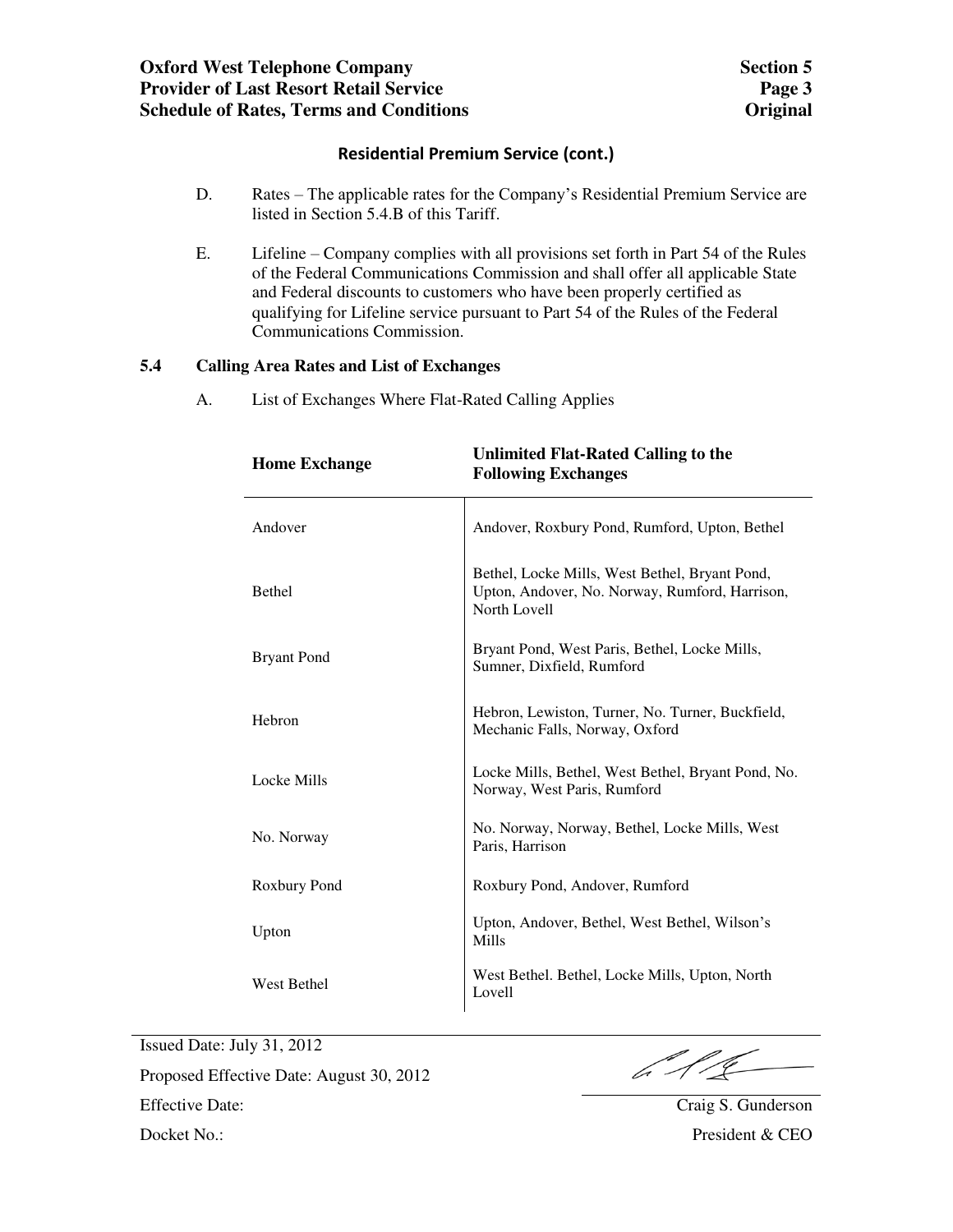## **Oxford West Telephone Company Provider of Last Resort Retail Service Schedule of Rates, Terms and Conditions**

## **Residential Premium Service (cont.)**

B. Monthly Rates for Unlimited Flat-Rated Calling

| <b>Home Exchange</b> | Rate                        |
|----------------------|-----------------------------|
| Andover              | \$16.89 Residential Premium |
| <b>Bethel</b>        | \$16.89 Residential Premium |
| <b>Bryant Pond</b>   | \$16.89 Residential Premium |
| Hebron               | \$16.89 Residential Premium |
| Locke Mills          | \$16.89 Residential Premium |
| No. Norway           | \$16.89 Residential Premium |
| Roxbury Pond         | \$16.89 Residential Premium |
| Upton                | \$16.89 Residential Premium |
| <b>West Bethel</b>   | \$16.89 Residential Premium |

 $611$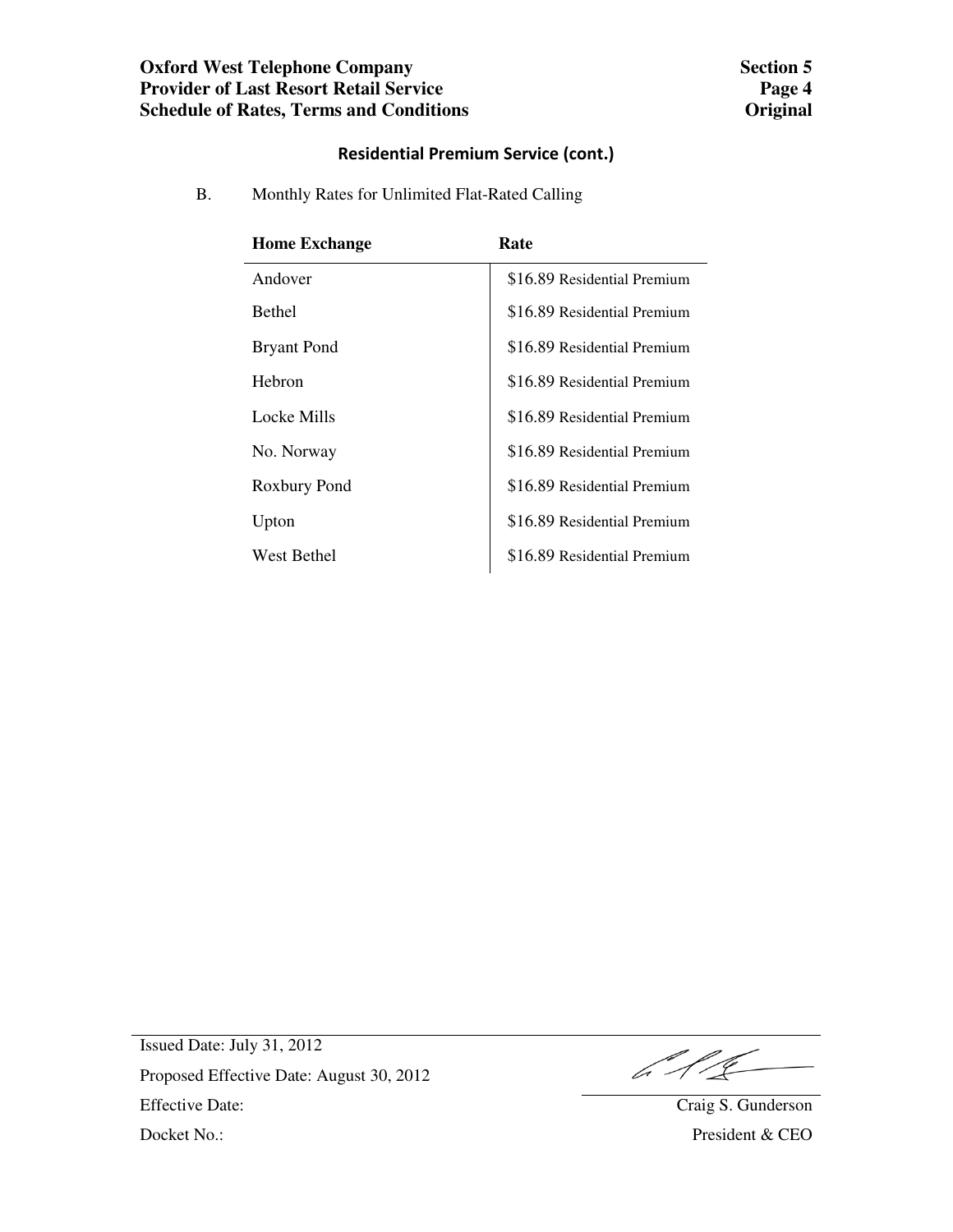#### **Business Economy Service**

#### **6.1 Eligibility**

- A. Residential service rates shall apply if the service is primarily for domestic purposes and the telephone number associated with the service is not included in any form of advertising for any business purpose. Customers to whom residential rates apply are not eligible to take Business Economy Service.
- B. Business rates shall apply for any service that does not qualify for residential service rates as set forth in Section 6.1.A.

#### **6.2 Definitions**

- A. Basic Service Calling Area (BSCA) is the local (non-interexchange) calling area of the "home exchange" of a customer of a Oxford West Telephone Company The BSCA includes all exchanges that were in the BSCA prior to the amendments effective in December 2002 plus all exchanges that are contiguous to the home exchange that were not included prior to the December 2002 amendments. Within a BSCA, there may be Economy and Premium calling options with flat-rate and per-minute pricing as specified in the definitions of those options. For all options, the BSCA includes all of the exchanges that are included in the calling option with the largest flat-rate calling area.
- B. Home Exchange is the Exchange of the Company where the Customer receives dial tone.
- C. Economy Calling Area is the Customer's basic-service calling area that has a flat monthly rate for unlimited calling within the Customer' Home Exchange and the list of Exchanges identified in connection with the particular Home Exchange in Section 6.4.A and a per-minute rate for calling to the list of Exchanges identified in connection with the Home exchange in Section 6.4.C of this Tariff.
- D. Provider of last resort service is a flat- rate service with voice grade access to the public switched telephone network; local usage within the

 $612$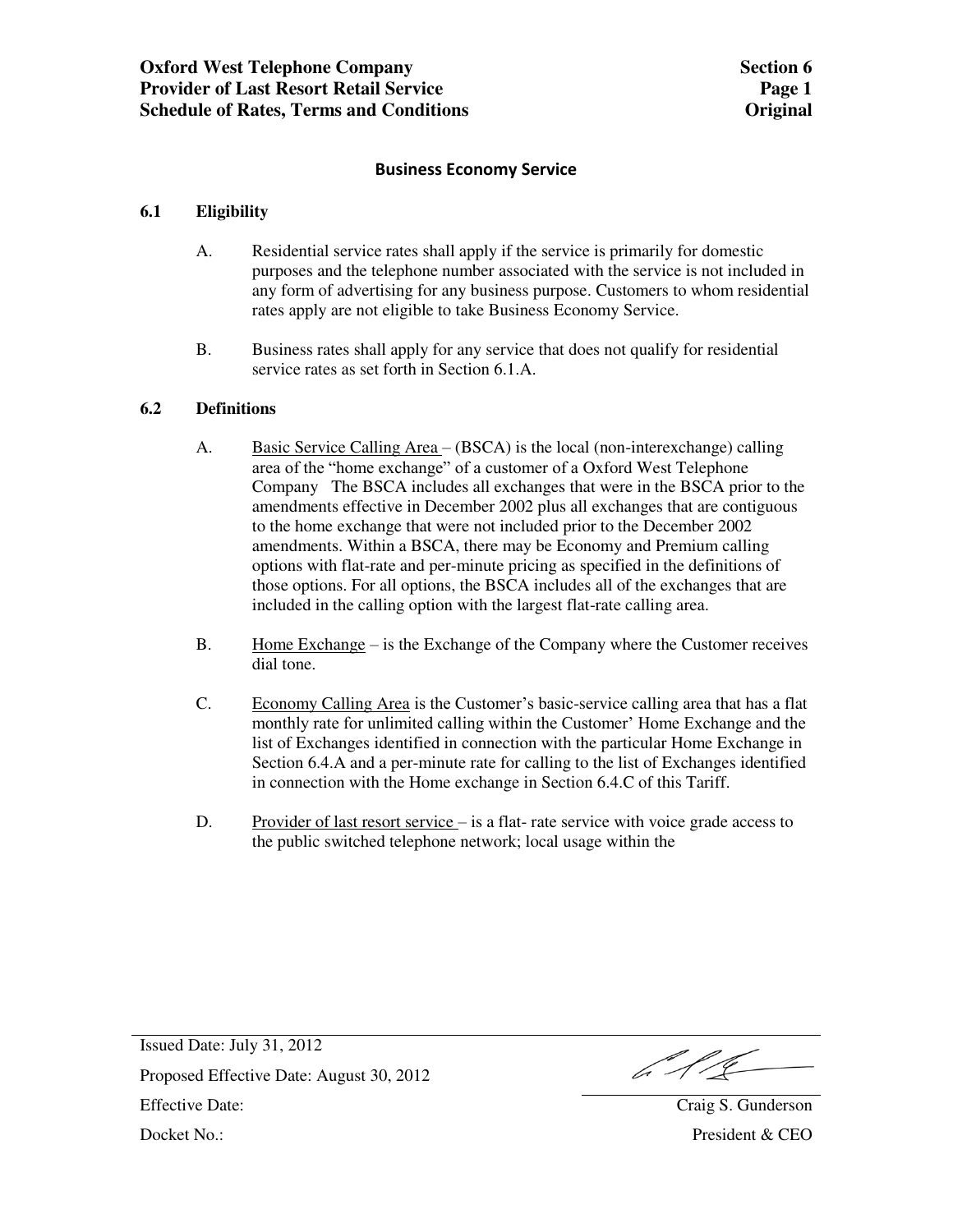#### **Business Economy Service (cont.)**

 basic service calling areas of incumbent local exchange carriers as of January 1, 2012; dual-tone multifrequency signaling or its functional equivalent; singleparty service or its functional equivalent; access to emergency services; access to operator services; access to interexchange service; access to directory assistance; toll limitation for qualifying low-income customers; and the capacity to maintain uninterrupted voice service during a power failure, either through the incorporation into the network or network interface devices of suitable battery backup or through electric current. For purposes of this Schedule, all terms included within the definition of provider of last resort service have the same meanings as set forth in 35-A MRSA § 7201.

E. Business Economy Service – is provider of last resort service offered to business customers on a retail basis with the Economy Service Area as the Customer's Basic Service Calling Area.

#### **6.3 Regulations Concerning Business Economy Service.**

- A. Calls Outside the Economy Calling Area Business Economy Service customers may make local calls from their Home Exchange to the additional Exchanges included in Section 6.4.C at a per-minute rate. The per-minute rate for such calls is set forth in Section 6.4.D of this Tariff. Calls made from the Home Exchange to locations within the State of Maine, other than those listed in Sections 6.4 are billed to the Customer at the applicable intrastate toll rates of the carrier used to provide Customer's intrastate toll service.
- B. Municipal Calling Service Customer shall receive toll free calling to any other customer of a Provider of Last Resort within the municipality in which Customer resides where practicable so long as Customer is utilizing an intralata toll provider for whom Company provides billing to the Customer. In the event Customer is charged by an intralata toll provider for whom Company provides billing to the Customer for a call to a Provider of Last Resort customer within the municipality in which Customer resides, Company shall remove any charges associated with any such municipal calling from the customer's bill when notified by the customer.

Issued Date: July 31, 2012 Proposed Effective Date: August 30, 2012 Proposed Effective Date: August 50, 2012<br>Effective Date: Craig S. Gunderson Docket No.: President & CEO

 $6116$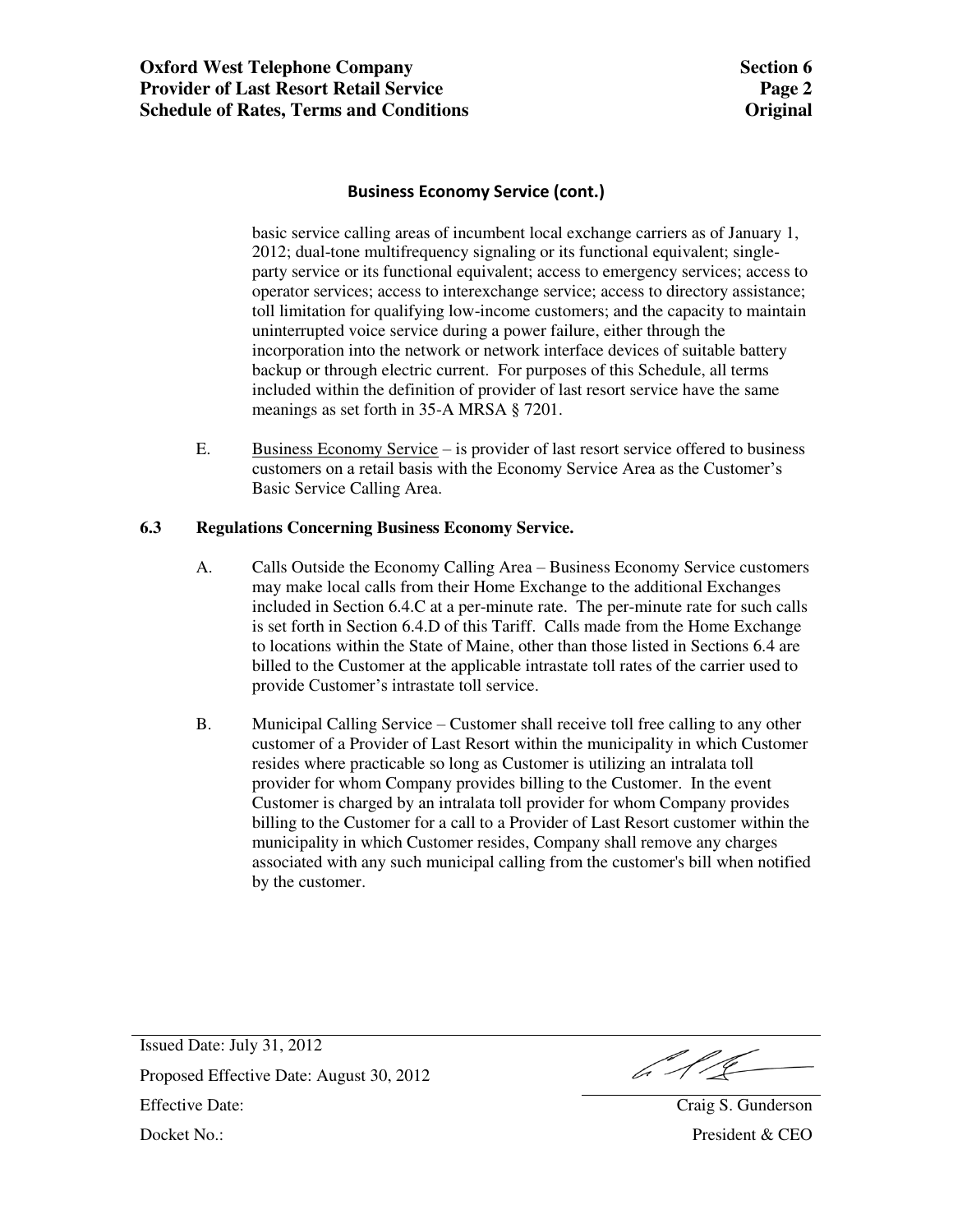### **Business Economy Service (cont.)**

- C. Changes in Calling Areas The Customer's initial selection of either the Economy Calling Area Service offering or the Premium Calling Area. Service offering is without charge. Subsequent changes by the Customer are subject to the applicable Service Order Charge as identified in this Tariff. If only one Calling Area Service offering is available for an Exchange, the Customer will automatically be classified under the available service offering and no charge will apply.
- D. Rates The applicable rates for the Company's Business Economy Service are listed in Sections 6.4.B and 6.4.D of this Tariff.

### **6.4 Calling Area Rates and List of Exchanges**

| Unlimited Flat-Rated Calling to the<br><b>Following Exchanges</b> |
|-------------------------------------------------------------------|
| Andover, Roxbury Pond                                             |
| Bethel, Locke Mills, West Bethel,                                 |
| Bryant Pond, West Paris                                           |
| Hebron                                                            |
| Locke Mills, Bethel, West Bethel                                  |
| No. Norway, Norway                                                |
| N/A                                                               |
| Upton                                                             |
| Bethel. Locke Mills, West Bethel                                  |
|                                                                   |

A. List of Exchanges Where Flat-Rated Calling Applies

611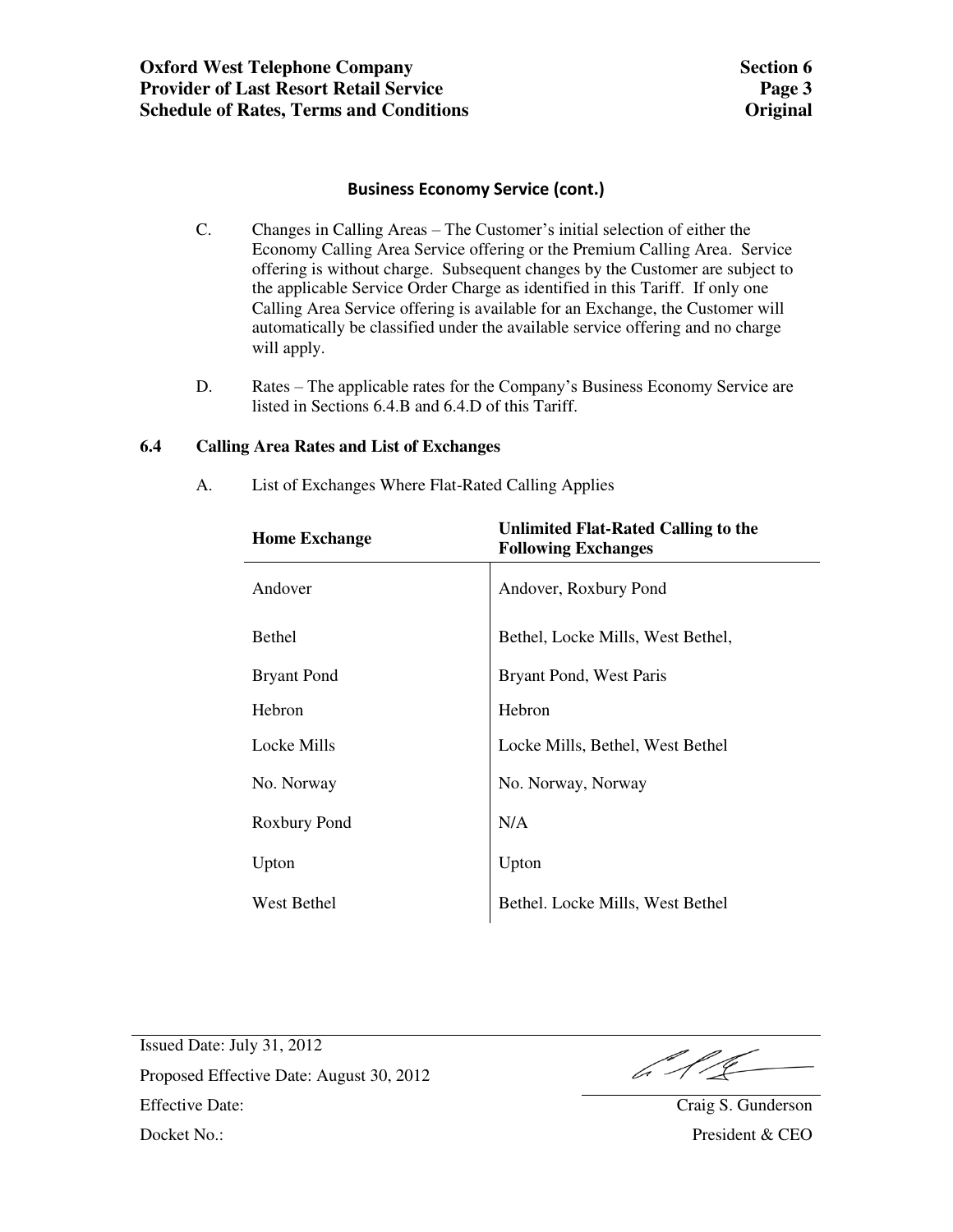# **Business Economy Service (cont.)**

B. Monthly Rates for Unlimited Flat-Rated Calling

| <b>Home Exchange</b> | Rate                     |
|----------------------|--------------------------|
| Andover              | \$22.91 Business Economy |
| <b>Bethel</b>        | \$22.91 Business Economy |
| <b>Bryant Pond</b>   | \$22.91 Business Economy |
| Hebron               | \$22.91 Business Economy |
| Locke Mills          | \$22.91 Business Economy |
| No. Norway           | \$22.91 Business Economy |
| Roxbury Pond         | \$22.91 Business Economy |
| Upton                | \$22.91 Business Economy |
| <b>West Bethel</b>   | \$22.91 Business Economy |

 $611$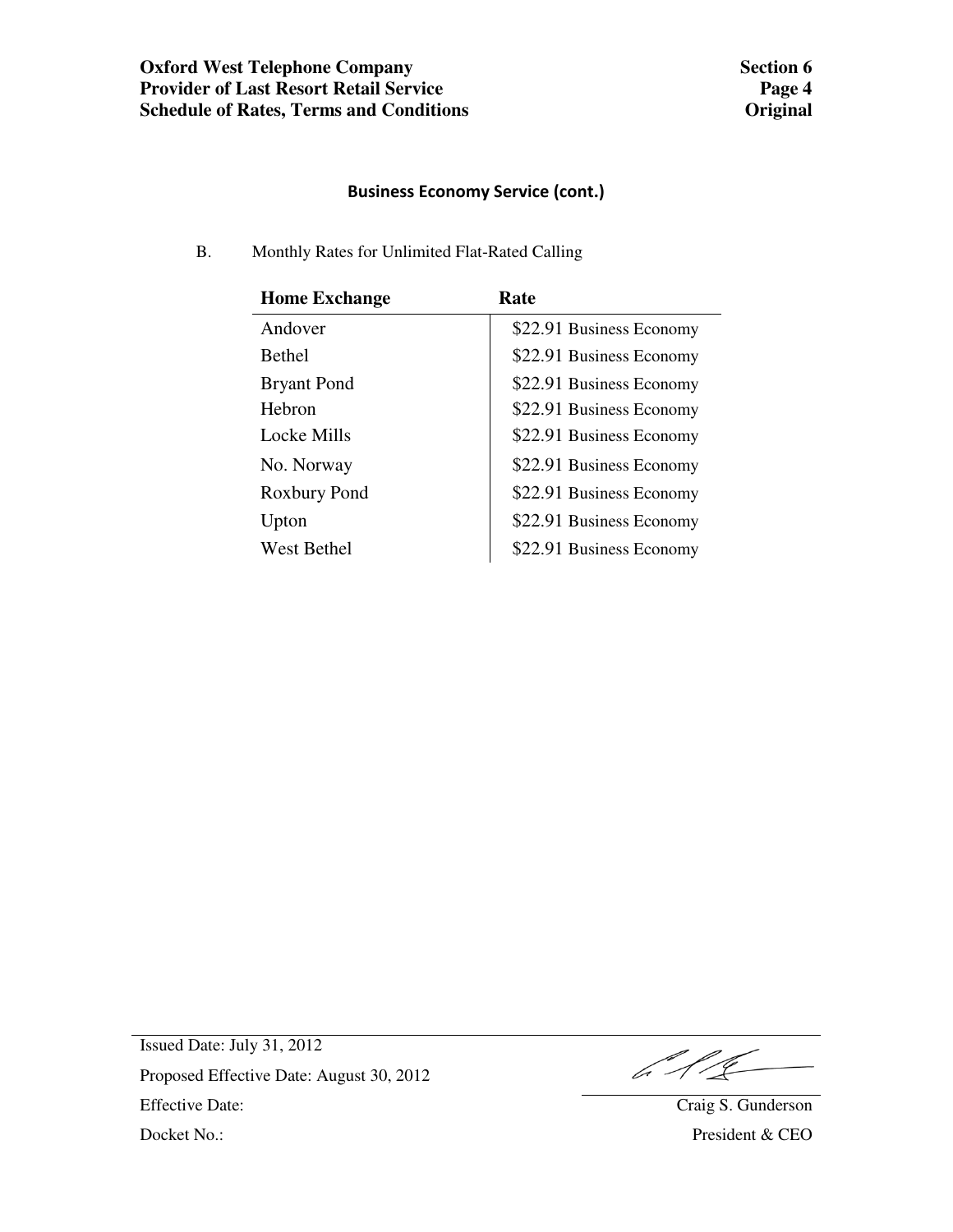## **Oxford West Telephone Company Provider of Last Resort Retail Service Schedule of Rates, Terms and Conditions**

## **Business Economy Service (cont.)**

C. List of Exchanges Where Per-Minute Charges Apply

| <b>Home Exchange</b> | <b>Per-Minute Rated Calling to the</b><br><b>Following Exchanges</b>         |
|----------------------|------------------------------------------------------------------------------|
| Andover              | Rumford, Upton, Bethel                                                       |
| <b>Bethel</b>        | Bryant Pond, Upton, Andover, North.<br>Norway, Rumford, Harrison, No. Lovell |
| <b>Bryant Pond</b>   | Bethel, Locke Mills, Sumner, Dixfield,<br>Rumford                            |
| Hebron               | Lewiston, North Turner, Turner, Buckfield,<br>Mechanic Falls, Norway, Oxford |
| Locke Mills          | Bryant Pond, North Norway, West Paris,<br>Rumford                            |
| No. Norway           | Bethel, Locke Mills, West Paris, Harrison                                    |
| Roxbury Pond         | N/A                                                                          |
| Upton                | Andover, Bethel, West Bethel, Wilson's<br>Mills                              |
| W Bethel             | Upton, North Lovell                                                          |

D. The per-minute rate for calls made from Customer's Home Exchange to the applicable Exchanges listed in Section 6.4.C above is \$0.05 per minute.

6.11C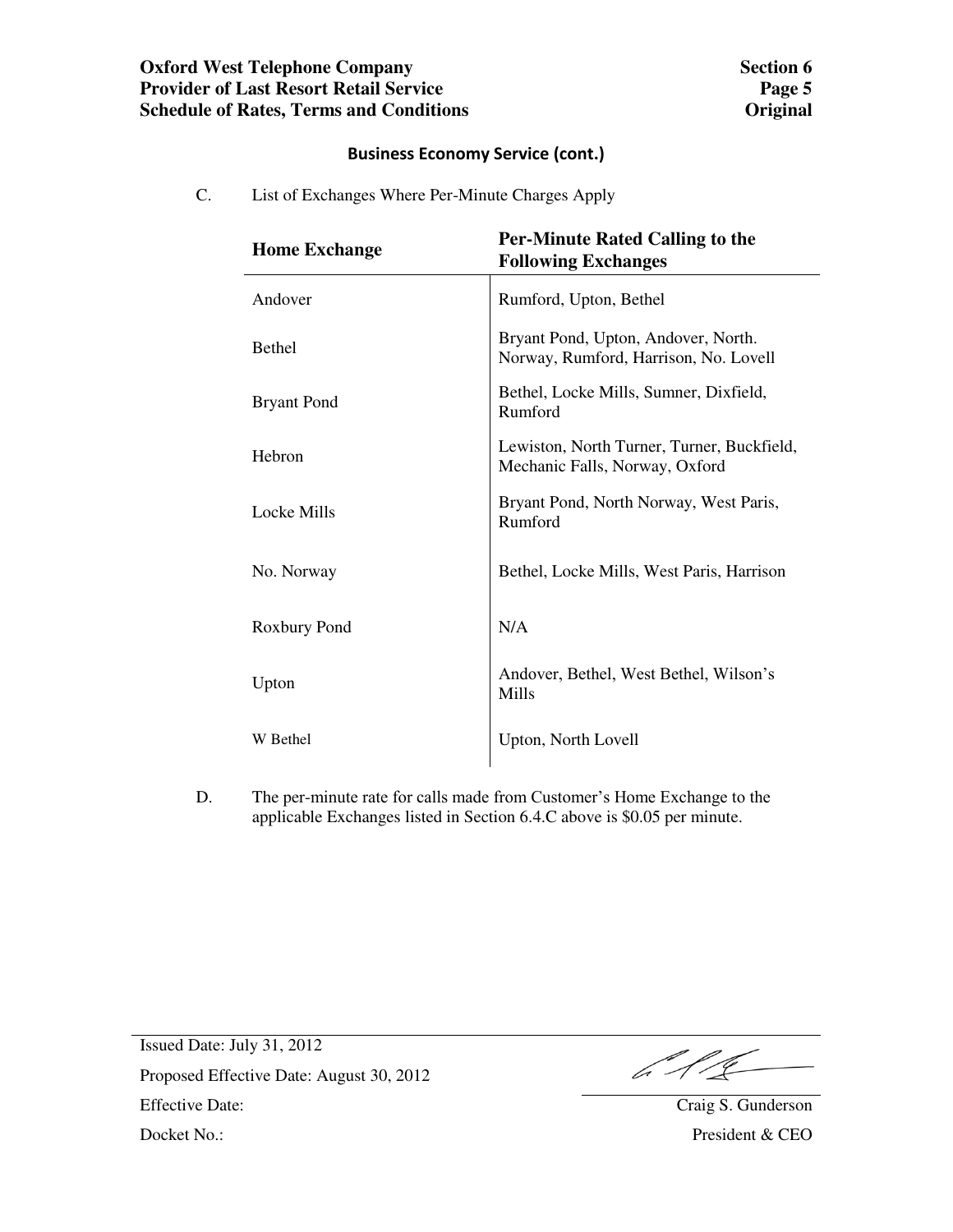#### **Business Premium Service**

### **7.1 Eligibility**

- A. Residential service rates shall apply if the service is primarily for domestic purposes and the telephone number associated with the service is not included in any form of advertising for any business purpose. Customers to whom residential rates apply are not eligible to take Business Premium Service.
- B. Business rates shall apply for any service that does not qualify for residential service rates as set forth in Section 7.1.A.

#### **7.2 Definitions**

- A. Basic Service Calling Area (BSCA) is the local (non-interexchange) calling area of the "home exchange" of a customer of Oxford West Telephone Company. The BSCA includes all exchanges that were in the BSCA prior to the amendments effective in December 2002 plus all exchanges that are contiguous to the home exchange that were not included prior to the December 2002 amendments. Within a BSCA, there may be Economy and Premium calling options with flat-rate and per-minute pricing as specified in the definitions of those options. For all options, the BSCA includes all of the exchanges that are included in the calling option with the largest flat-rate calling area.
- B. Home Exchange is the Exchange of the Company where the Customer receives dial tone.
- C. Premium Calling Area is the Customer's basic-service calling area that has a flat monthly rate for unlimited calling within the Customer' Home Exchange and the list of Exchanges identified in connection with the particular Home Exchange in Section 7.4.A of this Tariff.
- D. Provider of last resort service is a flat- rate service with voice grade access to the public switched telephone network; local usage within the basic service calling areas of incumbent local exchange carriers as of January 1, 2012; dualtone multifrequency signaling or its functional equivalent; single-party service or its functional equivalent; access to emergency services; access to operator services; access to interexchange service; access to directory assistance; toll limitation for qualifying low-income customers; and the capacity to maintain uninterrupted voice service during a power failure, either through the

 $612$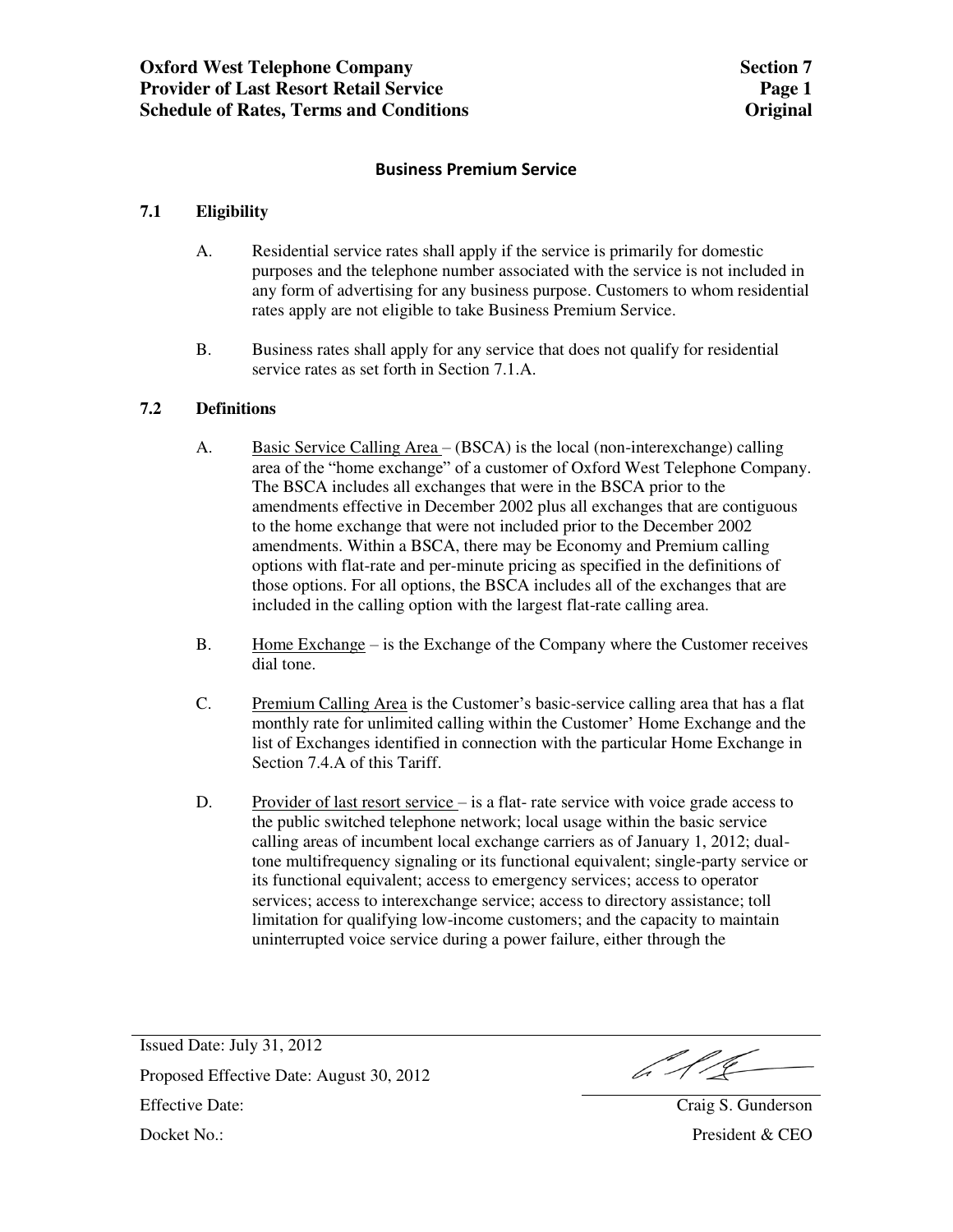### **Business Premium Service (cont.)**

 incorporation into the network or network interface devices of suitable battery backup or through electric current. For purposes of this Schedule, all terms included within the definition of provider of last resort service have the same meanings as set forth in 35-A MRSA § 7201.

E. Business Premium Service – is provider of last resort service offered to business customers on a retail basis with the Premium Service Area as the Customer's Basic Service Calling Area.

#### **7.3 Regulations Concerning Business Premium Service.**

- A. Calls Outside the Premium Calling Area Calls made from the Home Exchange to locations within the State of Maine, other than those listed in Section 7.4 are billed to the Customer at the applicable intrastate toll rates of the carrier used to provide Customer's intrastate toll service.
- B. Municipal Calling Service Customer shall receive toll free calling to any other customer of a Provider of Last Resort within the municipality in which Customer resides where practicable so long as Customer is utilizing an intralata toll provider for whom Company provides billing to the Customer. In the event Customer is charged by an intralata toll provider for whom Company provides billing to the Customer for a call to a Provider of Last Resort customer within the municipality in which Customer resides, Company shall remove any charges associated with any such municipal calling from the customer's bill when notified by the customer.
- C. Changes in Calling Areas The Customer's initial selection of either the Economy Calling Area Service offering or the Premium Calling Area Service offering is without charge. Subsequent changes by the Customer are subject to the applicable Service Order Charge as identified in this Tariff. If only one Calling Area Service offering is available for an Exchange, the Customer will automatically be classified under the available service offering and no charge will apply.
- D. Rates The applicable rates for the Company's Business Premium Service are listed in Section 7.4.B of this Tariff.

 $612$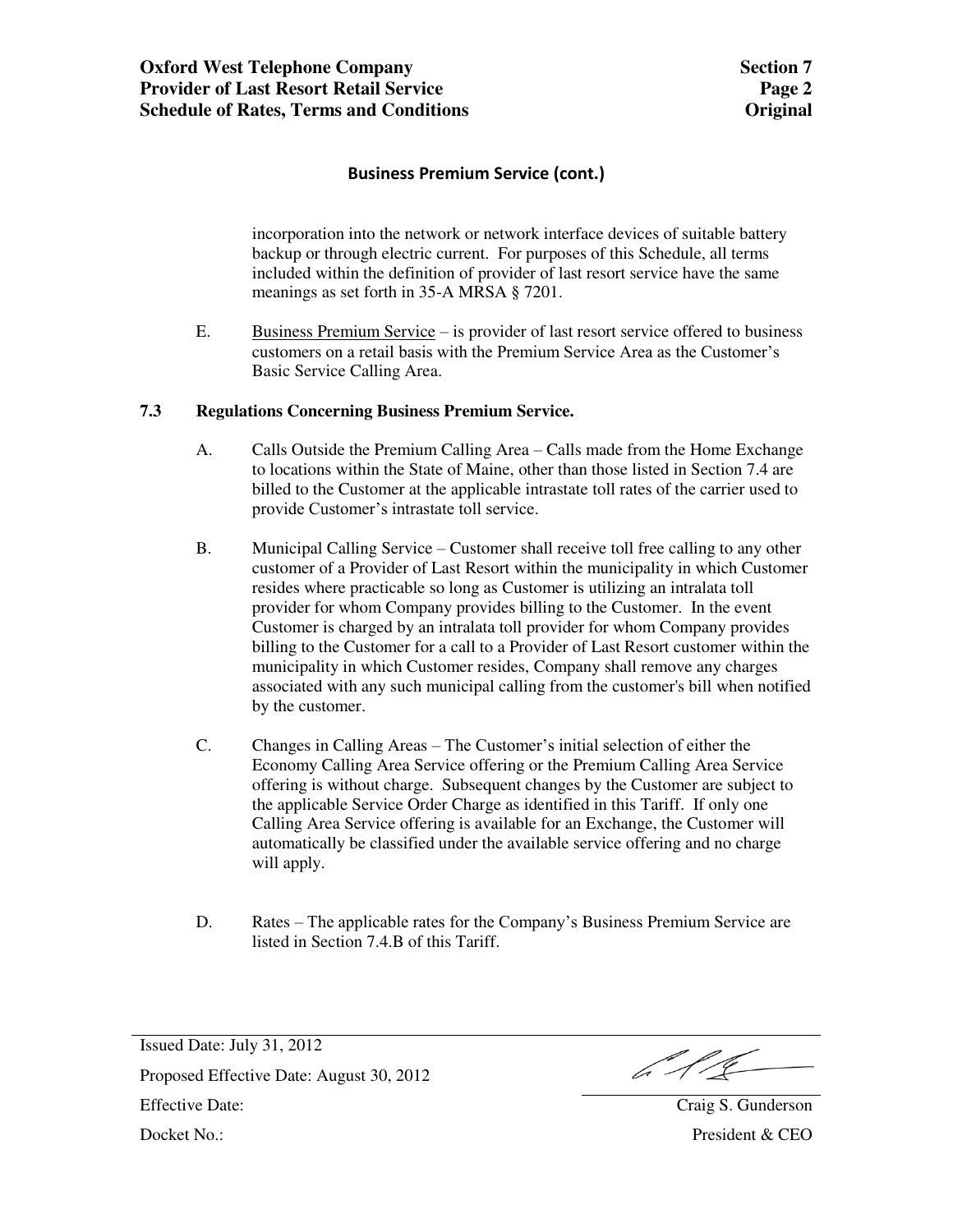## **Oxford West Telephone Company Provider of Last Resort Retail Service Schedule of Rates, Terms and Conditions**

## **Business Premium Service (cont.)**

## **7.4 Calling Area Rates and List of Exchanges**

A. List of Exchanges Where Flat-Rated Calling Applies

| <b>Home Exchange</b> | <b>Unlimited Flat-Rated Calling to the</b><br><b>Following Exchanges</b>                                       |  |
|----------------------|----------------------------------------------------------------------------------------------------------------|--|
| Andover              | Andover, Roxbury, Rumford, Upton, Bethel                                                                       |  |
| <b>Bethel</b>        | Bethel, Locke Mills, West Bethel, Bryant Pond,<br>Upton, Andover, No. Norway, Rumford,<br>Harrison, No. Lovell |  |
| <b>Bryant Pond</b>   | Bryant Pond, West Paris, Bethel, Locke Mills,<br>Sumner, Dixfield, Rumford                                     |  |
| Hebron               | Hebron, Lewiston, Turner, No. Turner,<br>Buckfield, Mechanic Falls, Norway, Oxford                             |  |
| Locke Mills          | Locke Mills, Bethel, West Bethel, Bryant Pond,<br>No. Norway, West Paris, Rumford                              |  |
| No. Norway           | No. Norway, Norway, Bethel, Locke Mills,<br>West Paris, Harrison                                               |  |
| Roxbury Pond         | Roxbury Pond, Andover, Rumford                                                                                 |  |
| Upton                | Upton, Andover, Bethel, West Bethel, Wilson's<br>Mills                                                         |  |
| W Bethel             | West Bethel, Bethel, Locke Mills, Upton, North<br>Lovell                                                       |  |

 $\frac{1}{2}$